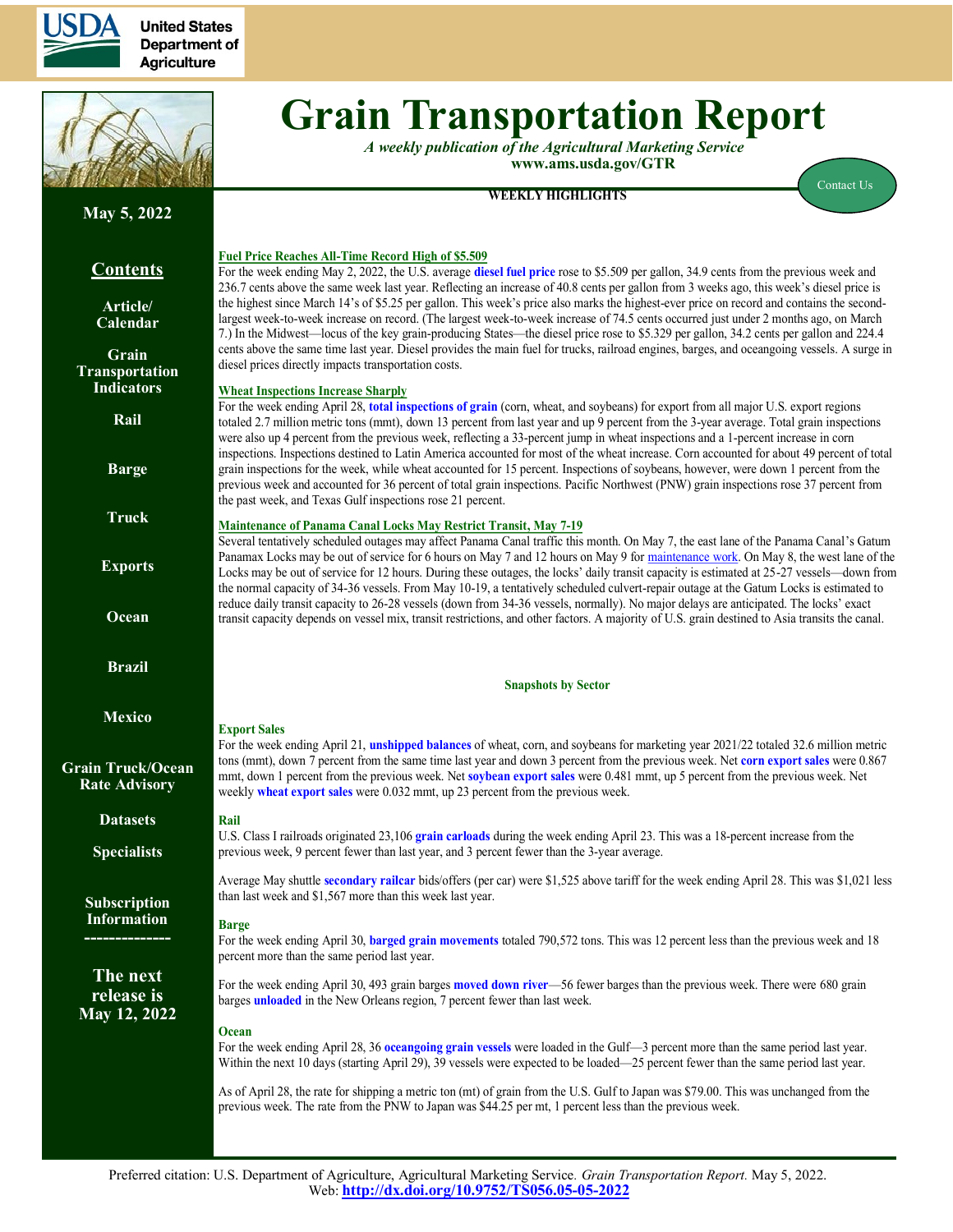# **Feature Article/Calendar**

# **Third- and Fourth-Quarter 2021 Ethanol Transportation Update**

<span id="page-1-0"></span>After showing strong growth from first to second quarter 2021, U.S. ethanol production fell 2 percent to 3.7 billion gallons, from the second to third quarter. Exports to major buyers of U.S. ethanol also fell from the second to third quarter. However, both production and exports of ethanol rebounded from the third to fourth quarter, largely driven by rising fuel demand.

For the third and fourth quarters of 2021, this article examines trends in ethanol production and exports, their effects on demand for transporting ethanol, and what lies in store for future transportation demand.

### *Ethanol Production and Rail Movements*

Because of high corn prices, limited feedstock availability, and shrinking margins, ethanol plants were forced to [temporarily reduce their operating capacity,](https://www.ers.usda.gov/webdocs/outlooks/102125/fds-21i.pdf?v=1675.3) from second to third quarter 2021. Reflecting low thirdquarter production, Class I rail movements of ethanol fell 3 percent, from 85,282 carloads in second quarter 2021 to 83,026 carloads in the third quarter. Thirdquarter 2021 carloads were 1 percent below the same time the previous year. However, high ethanol prices, [strong ethanol margins,](https://downloads.usda.library.cornell.edu/usda-esmis/files/44558d29f/qn59r466h/pr76g4328/FDS-21k.pdf) and rising fuel demand all supported higher fourth-quarter ethanol production.<sup>1</sup> As a result, ethanol production rose to 4.1 million gallons—10 percent above the third quarter and 3 percent over the prior-5-year average. At the same time, despite worsening rail service beginning in the



fourth quarter, rail shipments of ethanol rose to 89,585 carloads—8 percent above the third quarter, 11 percent higher than fourth quarter 2020 (fig. 1), and 3 percent above the 5-year average.<sup>2</sup>

# *Ethanol Export Trends and Effects on Port Activity*

Fluctuating demand for U.S. ethanol transportation in 2021 echoed the demand for U.S. ethanol by major importing countries.<sup>3</sup> According to [Foreign Agricultural](https://apps.fas.usda.gov/gats/default.aspx) Service data, ethanol exports fell 27 percent from second to third quarter 2021, mainly because of much lower purchases from Brazil, India, and China. Then, from third to fourth quarter 2021—mainly because of higher exports to India and Brazil—ethanol exports rose 79 percent to over 372 million gallons. This was 8 percent above fourth quarter 2020 and 1 percent below the 5-year average.

**Top and emerging ethanol importers.** Together, Canada, Brazil, and India accounted for 55 percent of fourth-quarter U.S. ethanol exports. Top 2021 importers of U.S. ethanol were Canada, India, and South Korea. Meanwhile, the United Kingdom (UK) emerged as a major importer, as it moved to adopt a 10-percent ethanol "E10" blend of gasoline. Brazil remained a key importer in 2021—despite recent fluctuations in Brazilian demand following the end of its tariff-free imports of U.S. ethanol in December 2020. Following very low imports of U.S. ethanol in third quarter 2021 (just over 1,700 gallons), Brazil's fourth-quarter imports rose sharply, to over 45 million gallons. Exports to Canada were consistently strong, accounting for 48 percent of total U.S ethanol exports in the third quarter and 30 percent in the fourth quarter. India, too, has emerged as a top importer of U.S. ethanol since setting an "E20" goal for its biofuel in 2018. Strong domestic inventories and high U.S. ethanol prices reduced India's ethanol imports, from almost 24 million gallons, in second quarter 2021, to just over 33,000 gallons in the third quarter. <sup>4</sup> U.S. ethanol exports to India rose sharply in the fourth quarter, to almost 50 million gallons after industrial activity resumed following pandemic lockdowns.

**Market shakeups.** Although U.S. ethanol exports to India and Brazil did recover from third to fourth quarter, demand did not rally from all buyers. Though not historically a major ethanol buyer, China had stronger-than-typical purchases of U.S. ethanol in the first half of 2021, before halting its purchases entirely after June 2021 (*[Grain Transportation Report](https://www.ams.usda.gov/sites/default/files/media/GTR09302021.pdf#page=2)* (*GTR*), September 30, 2021). Similarly, after strong imports in second quarter 2021, South Korea's imports dropped 31 percent in the third quarter and fell 5 percent

<sup>2</sup> For example, according to the **[Surface Transportation Board's](https://agtransport.usda.gov/stories/s/Rail-Dashboard/appm-bhti) rail service metrics**, origin dwell times for ethanol trains increased from about 9 hours (on average)—in late September and early October 2021—to 28 hours, in late November.

<sup>&</sup>lt;sup>1</sup> Strong margins for ethanol were due to declining corn prices (because of newly harvested corn entering the market) and strong gasoline prices.

<sup>3</sup> "Ethanol transportation" refers to transportation used to convey ethanol—not transportation powered by ethanol.

<sup>4</sup> Indian inventories had built up during Covid-19 restrictions, and industrial activity had yet to return to pre-pandemic levels. So, there was little interest from buyers to buy U.S. ethanol at high prices.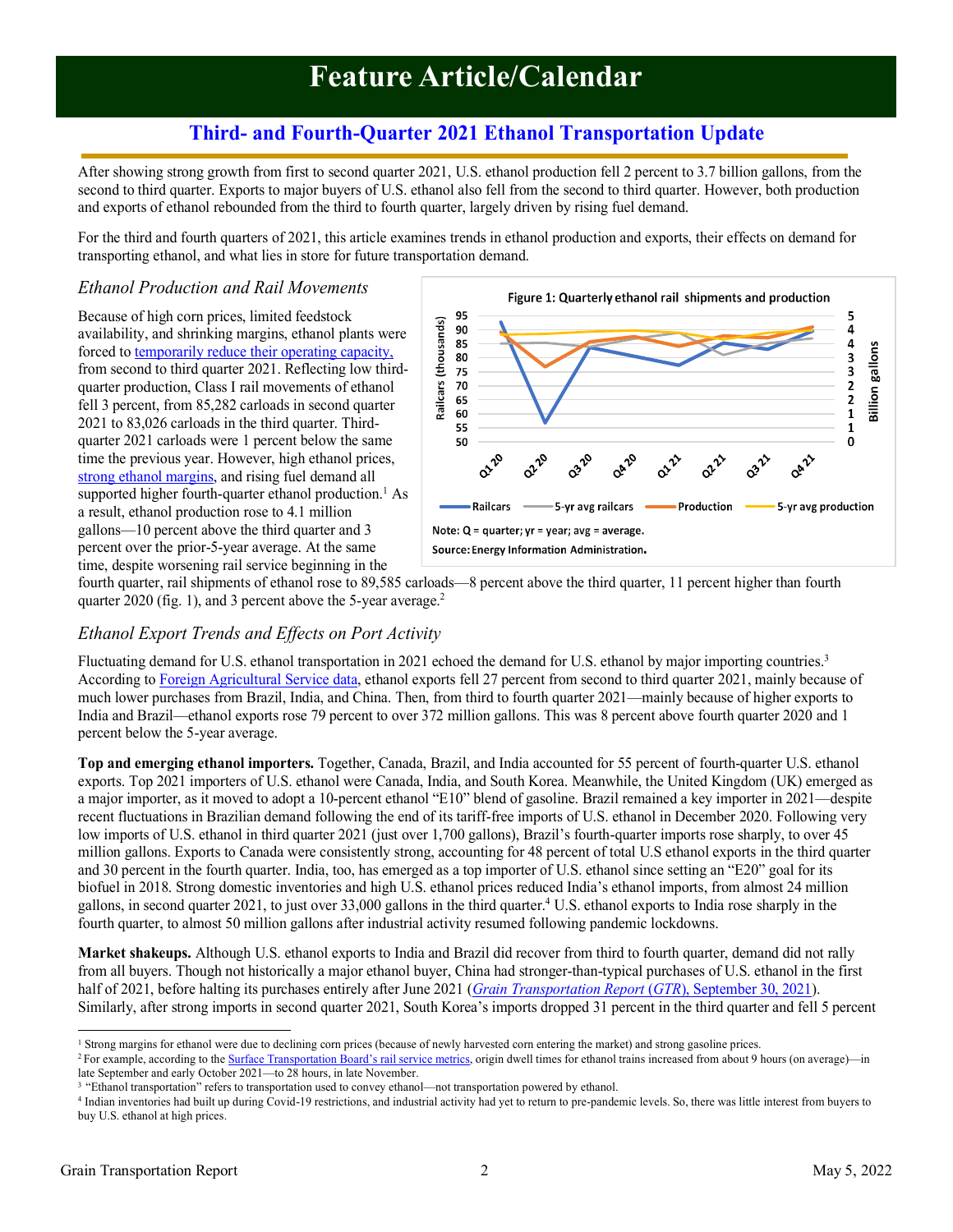in the fourth quarter. Despite these drops—compared to the same periods in 2020—third-quarter imports more than doubled, and fourth-quarter imports were up 9 percent due to increased use of non-fuel-grade ethanol. Export volumes were also weaker in markets that were especially [sensitive to fuel prices](https://www.fas.usda.gov/ethanol-2021-export-highlights) in 2021—most notably, Colombia and the Philippines ([USDA, Foreign Agricultural](https://www.fas.usda.gov/sites/default/files/2022-04/Yearbook-2021-Final.pdf)  [Service\)](https://www.fas.usda.gov/sites/default/files/2022-04/Yearbook-2021-Final.pdf). Despite strong exports to Brazil and India (together, accounting for 26 percent of total U.S. ethanol exports), fourth-quarter U.S. exports were still 1 percent below the 5-year average.

**Changing port activity.** The share of ethanol exports through the Port of Houston, TX—the top port of exit for all U.S. ethanol exports—saw its share of exports drop from 40 percent in the second quarter to just 25 percent in the third quarter. The change was mainly due to the steep drop in ethanol imports from India and Brazil and halt of imports from China. However, from third to fourth quarter 2021, Houston's share rose again—almost doubling from 25 percent to 45 percent—as exports to India and Brazil recovered. Ethanol exports to India and Brazil accounted for 50 percent of the port activity. Fluctuating activity and market share at other ports, too, reflected shifts in importers' buying patterns (fig. 2).

# *Looking Ahead*

According to the Energy Information Administration's [April 2022](https://www.eia.gov/outlooks/steo/pdf/steo_full.pdf) *Short Term Energy*



*[Outlook](https://www.eia.gov/outlooks/steo/pdf/steo_full.pdf)*, ethanol production will average 1.01 million barrels per day in 2022, up from 980,000 barrels per day in 2021. In 2023, ethanol production is expected to fall to 1 million barrels per day. From marketing year (MY) 2020/21 to MY 2021/22, corn use for ethanol is projected to increase 7 percent, according to USDA's April 2022 *[World Agricultural Supply and Demand Estimates](https://www.usda.gov/oce/commodity/wasde/wasde0422.pdf)* report. According to USDA's [Economic Research Service](https://www.ers.usda.gov/webdocs/outlooks/103379/aes-119.pdf?v=8576.3), for fiscal year (FY) 2022, U.S. ethanol export sales are forecast to reach a record \$2.9 billion, as high U.S. corn and crude oil prices support higher export values.<sup>5</sup> Export volumes are expected to rise modestly, surpassing FY 2021, but remaining well below FY 2018's peak. This anticipated lackluster growth is mainly due to much lower sales to Brazil and lack of trade with China. From FY 2021 to FY 2022, exports to Brazil are expected to rise because of Brazil's domestic production; persistently high prices; and suspension of Brazil's import tariff.<sup>6</sup> On the other hand, high U.S. prices and a strong dollar may moderate the increase.

Strong demand for U.S. ethanol in FY 2022 is expected to come from Canada—as well as the UK, following the introduction of its E10 gasoline. Increases in U.S. ethanol exports to Canada and the UK are expected to raise the demand for transporting ethanol. Additionally, to mitigate fuel supply issues resulting from the Russia-Ukraine war, the U.S. Environmental Protection Agency (EPA) recently issue[d an emergency fuel waiver](https://www.epa.gov/newsreleases/epa-issues-emergency-fuel-waiver-e15-sales) to allow E15 gasoline (i.e., a 15-percent ethanol blend) to be sold during the summer driving season. Effective May 1, EPA's emergency fuel waiver applies to terminal operators in areas of the country that were not previously allowed to sell E15. For the waiver's statutory maximum of 20 days, these operators will be permitted to sell E15. EPA expects to issue extensions of the waiver, as necessary, until the crisis passes. The emergency fuel waiver is expected to raise domestic demand for ethanol and, therefore, for rail transportation, as rail moves over 70 percent of ethanol. However, heightened rail service issues in recent months may hinder a rise in ethanol transport (*GTR*, April 21, 2022, [first highlight](https://www.ams.usda.gov/sites/default/files/media/GTR04212022.pdf)).

*[Kranti.Mulik@usda.gov](mailto:Kranti.Mulik@usda.gov)*

<sup>&</sup>lt;sup>5</sup> In its report, ERS defines fiscal year as October 1 of the previous year through September 30 of the current year.

<sup>&</sup>lt;sup>6</sup> On March 21, the Government of Brazil decided to [temporarily suspend](https://www.fas.usda.gov/data/brazil-brazil-eliminates-import-tariffs-ethanol-through-december-2022) the import tariff on ethanol until December 2022 to help moderate rising gasoline prices. This action may benefit U.S. ethanol exports and increase d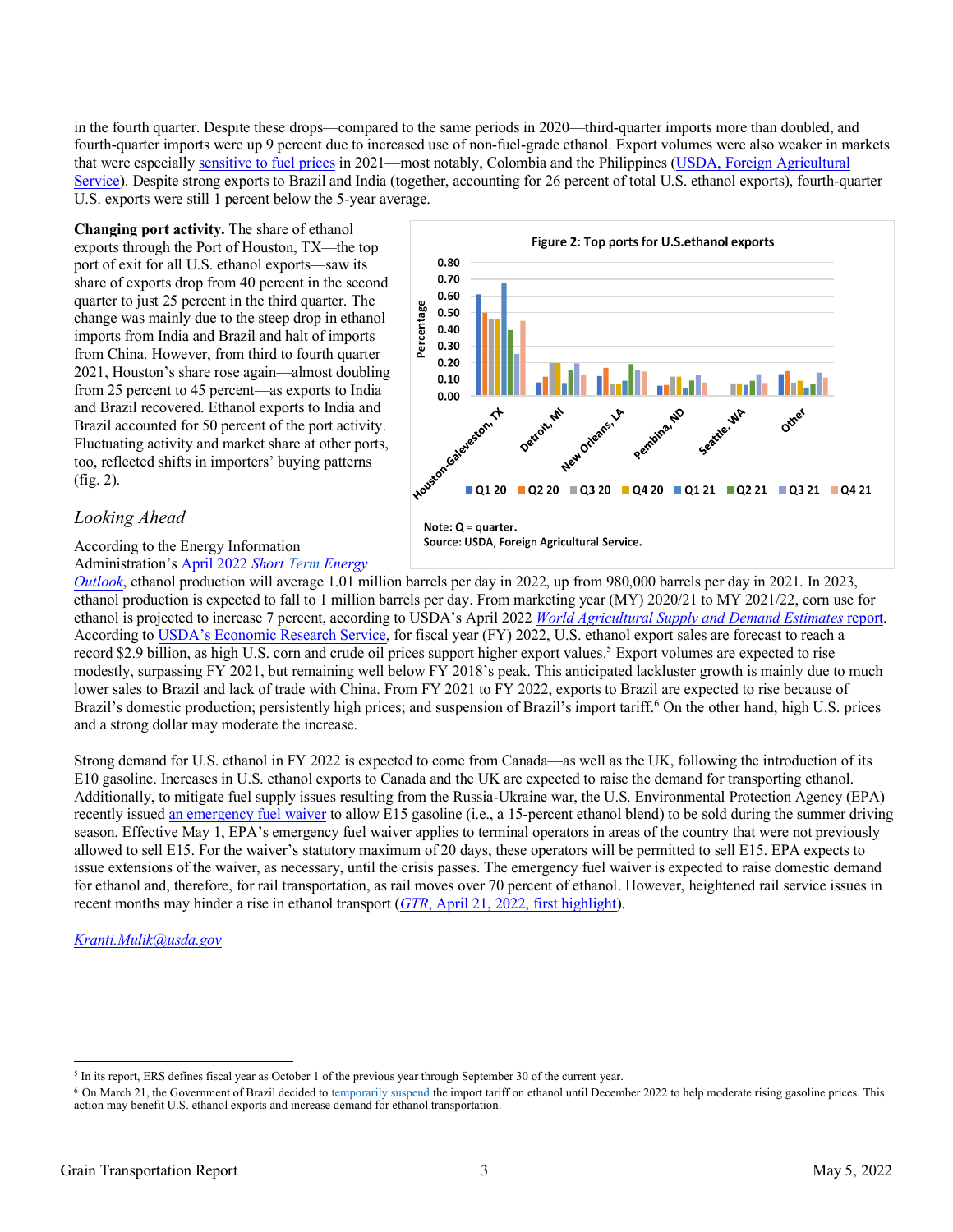# **Grain Transportation Indicators**

<span id="page-3-0"></span>Table 1 Table 1

# **Grain transport cost indicators <sup>1</sup> Grain transport cost indicators <sup>1</sup>**

|                     | Truck | Rail               |                | <b>Barge</b> |      | Ocean   |
|---------------------|-------|--------------------|----------------|--------------|------|---------|
| For the week ending |       | <b>Non-Shuttle</b> | <b>Shuttle</b> |              | Gulf | Pacific |
| 05/04/22            | 370   | 318                | 282            | 307          | 353  | 314     |
| 04/27/22            | 346   | 306                | 307            | 315          | 353  | 317     |

04/27/22<br>
<sup>1</sup>Indicator: Base year 2000 = 100. Weekly updates include truck = diesel (\$/gallon); rail = near-month secondary rail market bid and monthly tariff In the secondary of  $\mathcal{L}_{\mathcal{S}}$  and  $\mathcal{L}_{\mathcal{S}}$  and  $\mathcal{L}_{\mathcal{S}}$  and  $\mathcal{L}_{\mathcal{S}}$  and  $\mathcal{L}_{\mathcal{S}}$  and  $\mathcal{L}_{\mathcal{S}}$  and  $\mathcal{L}_{\mathcal{S}}$  and  $\mathcal{L}_{\mathcal{S}}$  and  $\mathcal{L}_{\mathcal{S}}$  and  $\mathcal{L}_{\mathcal{S}}$  and  $\mathcal{L}_{\mathcal{$ rate with fuel surcharge (\$/car); barge = Illinois River barge rate (index = percent of tariff rate); ocean = routes to Japan (\$/metric ton);<br>n/a = not available. n/a = not available.

Source: USDA, Agricultural Marketing Service.

Table 2

| Market Update: U.S. origins to export position price spreads (\$/bushel) |                    |           |           |  |  |  |  |  |
|--------------------------------------------------------------------------|--------------------|-----------|-----------|--|--|--|--|--|
| <b>Commodity</b>                                                         | Origin-destination | 4/29/2022 | 4/22/2022 |  |  |  |  |  |
| Corn                                                                     | $IL$ –Gulf         | $-1.04$   | $-1.03$   |  |  |  |  |  |
| Corn                                                                     | $NE-Gulf$          | $-1.11$   | $-1.12$   |  |  |  |  |  |
| Soybean                                                                  | $IA-Gulf$          | $-1.91$   | $-2.01$   |  |  |  |  |  |
| <b>HRW</b>                                                               | $KS$ -Gulf         | $-3.03$   | $-3.02$   |  |  |  |  |  |
| <b>HRS</b>                                                               | ND-Portland        | $-2.13$   | $-2.19$   |  |  |  |  |  |

Note:  $nq = no$  quote;  $n/a = not available$ ; HRW = hard red winter wheat; HRS = hard red spring wheat. Source: USDA, Agricultural Marketing Service.

The **grain bid summary** illustrates the market relationships for commodities. Positive and negative adjustments in differential between terminal and futures markets, and the relationship to inland market points, are indicators of changes in fundamental market supply and demand. The map may be used to monitor market and time differentials.

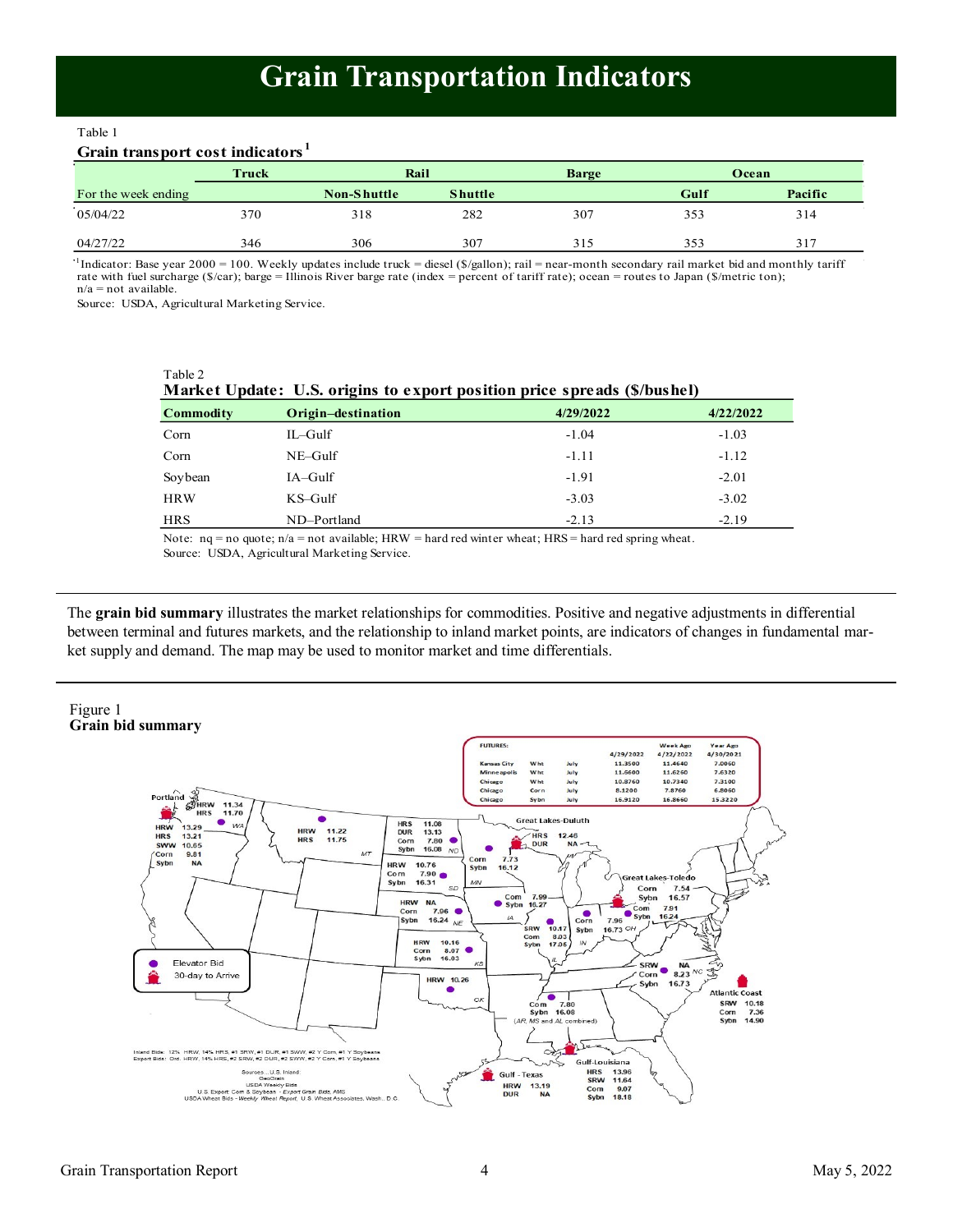### <span id="page-4-0"></span>Table 3 **Rail deliveries to port (carloads)<sup>1</sup>**

|                                               | <b>Mississippi</b> |                   | Pacific          | Atlantic &       |              |                     | Cross-border               |
|-----------------------------------------------|--------------------|-------------------|------------------|------------------|--------------|---------------------|----------------------------|
| For the week ending                           | Gulf               | <b>Texas Gulf</b> | <b>Northwest</b> | <b>East Gulf</b> | <b>Total</b> | Week ending         | <b>Mexico</b> <sup>3</sup> |
| $4/27/2022^p$                                 | 1,620              | 1,200             | 5,767            | 450              | 9,037        | 4/23/2022           | 2,780                      |
| $4/20/2022$ <sup>r</sup>                      | 1,322              | 1,235             | 6,057            | 580              | 9,194        | 4/16/2022           | 3,187                      |
| $2022$ $YTDr$                                 | 27.463             | 17,406            | 99,824           | 9,663            | 154,356      | 2022 YTD            | 45,736                     |
| $2021$ $YTDr$                                 | 28,049             | 27,402            | 107,433          | 9,122            | 172,006      | 2021 YTD            | 40,931                     |
| 2022 YTD as % of 2021 YTD                     | 98                 | 64                | 93               | 106              | 90           | % change YTD        | 112                        |
| Last 4 weeks as % of $2021^2$                 | 113                | 70                | 93               | 189              | 95           | Last 4wks, % 2021   | 90                         |
| Last 4 weeks as % of 4-year avg. <sup>2</sup> | 211                | 83                | 95               | 129              | 105          | Last 4wks. $%4$ yr. | 114                        |
| <b>Total 2021</b>                             | 54,982             | 69,213            | 311.407          | 22,567           | 458,169      | <b>Total 2021</b>   | 147,859                    |
| <b>Total 2020</b>                             | 45.294             | 64,116            | 299,882          | 24,458           | 433,750      | Total 2020          | 128.714                    |

<sup>1</sup>Data is incomplete as it is voluntarily provided.

 $2^2$  Compared with same 4-weeks in 2021 and prior 4-year average.

 $3$  Cross-border weekly data is approximately 15 percent below the Association of American Railroads' reported weekly carloads received by Mexican railroads to reflect switching between Kansas City Southern de Mexico (KCSM) and Grupo Mexico.

**YTD = year-to-date; p = preliminary data; r = revised data; n/a = not available; wks. = weeks; avg. = average.**

Source: USDA, Agricultural Marketing Service.

Railroads originate approximately 24 percent of U.S. grain shipments. Trends in these loadings are indicative of market conditions and expectations.



Source: USDA, Agricultural Marketing Service.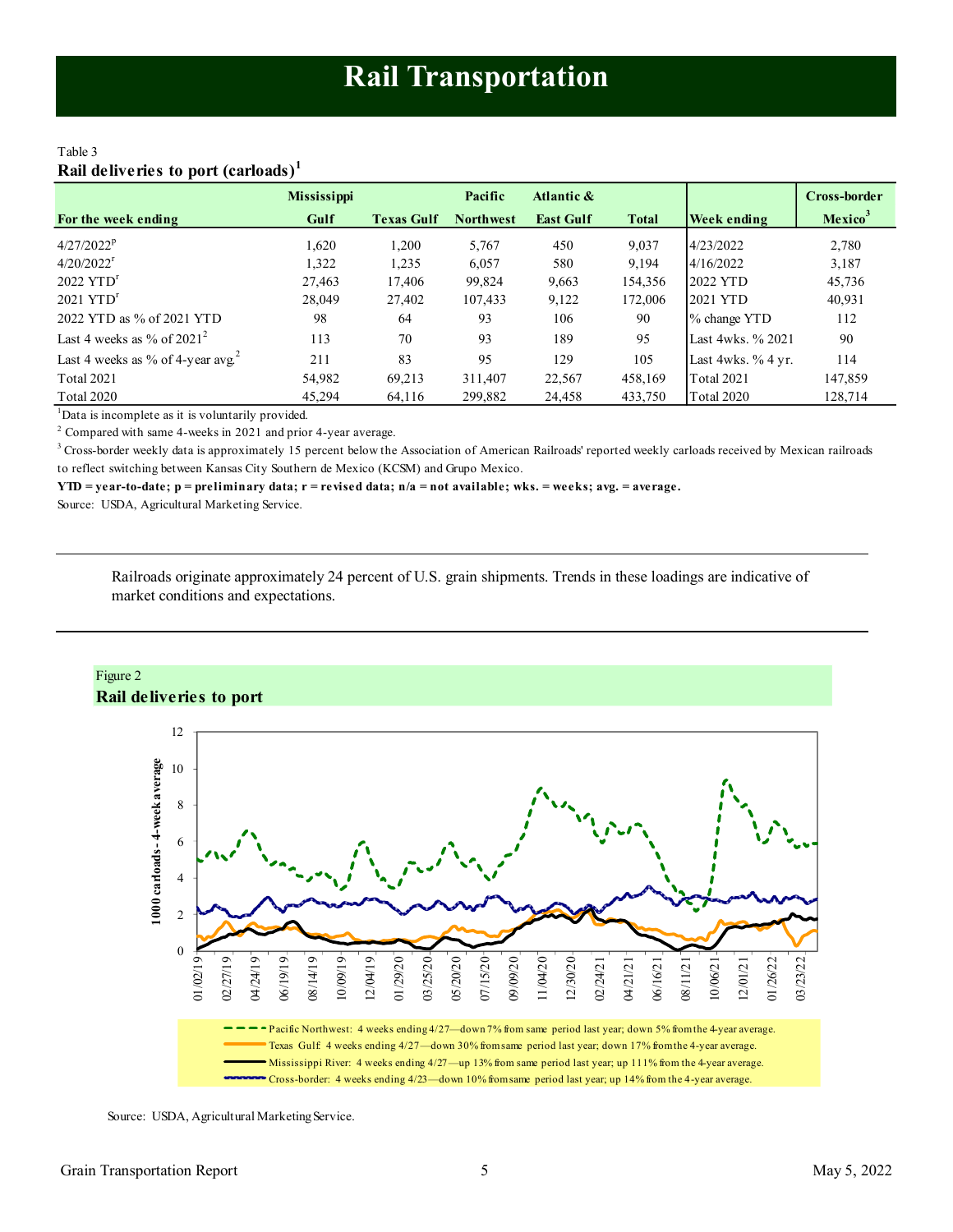### <span id="page-5-0"></span>Table 4 **Class I rail carrier grain car bulletin (grain carloads originated)**

| ---<br>For the week ending:       |             | East      |             | West       |         |                   | Canada    |              |
|-----------------------------------|-------------|-----------|-------------|------------|---------|-------------------|-----------|--------------|
| 4/23/2022                         | <b>CSXT</b> | <b>NS</b> | <b>BNSF</b> | <b>KCS</b> | UP      | <b>U.S. total</b> | <b>CN</b> | $\mathbf{C}$ |
| This week                         | 1,842       | 2,109     | 12.798      | 1,085      | 5,272   | 23,106            | 4,037     | 4,007        |
| This week last year               | 1,589       | 2,668     | 13,750      | 900        | 6,550   | 25,457            | 4,039     | 6,272        |
| 2022 YTD                          | 29,730      | 36,912    | 187,117     | 20,197     | 96,568  | 370,524           | 57,397    | 59,985       |
| 2021 YTD                          | 32,034      | 41,532    | 209,715     | 16,480     | 105,417 | 405,178           | 79,035    | 86,869       |
| 2022 YTD as % of 2021 YTD         | 93          | 89        | 89          | 123        | 92      | 91                | 73        | 69           |
| Last 4 weeks as $\%$ of 2021*     | 107         | 91        | 85          | 114        | 82      | 88                | 73        | 61           |
| Last 4 weeks as % of 3-yr. avg.** | 103         | 90        | 96          | 108        | 95      | 96                | 73        | 69           |
| <b>Total 2021</b>                 | 93,935      | 120,897   | 609.890     | 64.818     | 318,002 | 1,207,542         | 210,215   | 242,533      |

\*The past 4 weeks of this year as a percent of the same 4 weeks last year.

\*\*The past 4 weeks as a percent of the same period from the prior 3-year average. YTD = year-to-date; avg. = average; yr. = year.

Note: NS = Norfolk Southern; KCS = Kansas City Southern; UP = Union Pacific; CN = Canadian National; CP = Canadian Pacific.

Source: Association of American Railroads.





Source: Association of American Railroads.

### Table 5

# **Railcar auction offerings <sup>1</sup>(\$/car)<sup>2</sup>**

|                   | Rançai auction onclings                                                                                                                                                                                                                                                                                                              | гэлсаг г             |                      |                      |                         |                      |                      |                      |            |  |  |
|-------------------|--------------------------------------------------------------------------------------------------------------------------------------------------------------------------------------------------------------------------------------------------------------------------------------------------------------------------------------|----------------------|----------------------|----------------------|-------------------------|----------------------|----------------------|----------------------|------------|--|--|
|                   | For the week ending:                                                                                                                                                                                                                                                                                                                 |                      | Delivery period      |                      |                         |                      |                      |                      |            |  |  |
|                   | 4/28/2022                                                                                                                                                                                                                                                                                                                            | $Mav-22$             | $Mav-21$             | $Jun-22$             | $Jun-21$                | $Jul-22$             | $Jul-21$             | Aug- $22$            | Aug- $21$  |  |  |
| BNSF <sup>3</sup> | <b>COT</b> grain units<br>COTgrain single-car                                                                                                                                                                                                                                                                                        | no offer<br>no offer | 0                    | no offer<br>no offer | no bids<br>$\mathbf{0}$ | $\theta$<br>$\theta$ | no bids<br>$\theta$  | $\Omega$<br>$\theta$ | no bids    |  |  |
| UP <sup>4</sup>   | <b>GCAS/Region 1</b><br><b>GCAS/Region 2</b>                                                                                                                                                                                                                                                                                         | no offer<br>no offer | no offer<br>no offer | no offer<br>no offer | no offer<br>no offer    | no offer<br>no offer | no offer<br>no offer | n/a<br>n/a           | n/a<br>n/a |  |  |
|                   | $\mu$ Auction offerings are for single-car and unit train shipments only.<br><sup>2</sup> Average premium/discount to tariff, last auction. $n/a = not a value$ .<br><sup>3</sup> DNSE COT-DNSE $\overline{D}$ other Cortificate of Transportation uporth grain and south grain hide ware combined offeetive the week ending 6/24/06 |                      |                      |                      |                         |                      |                      |                      |            |  |  |

 $^2$ Average premium/discount to tariff, last auction. n/a = not available.<br> $^3$ BNSF - COT = BNSF Railway Certificate of Trans portation; north grain and south grain bids were combined effective the week ending 6/24/06.

<sup>4</sup>UP - GCAS = Unio n P acific Railro ad Grain Car Allo catio n Sys tem.

Regio n 1 includes : AR, IL, LA, MO, NM, OK, TX, WI, and Duluth, MN.

NSF - COT = BNSF Railway Certificate of Transportation; north grain and south <sub>{</sub><br>P - GCAS = Union P acific Railroad Grain Car Allocation System.<br>Region 1 includes : AR, IL, LA, MO, NM, OK, TX, WI, and Duluth, MN.<br>Region 2 <sup>4</sup>UP - GCAS = Union Pacific Railroad Grain Car<br>Region 1 includes: AR, IL, LA, MO, NM, OK, T.<br>Region 2 includes: CO, IA, KS, MN, NE, WY, ar<br>Source: USDA, Agricultural Marketing Service.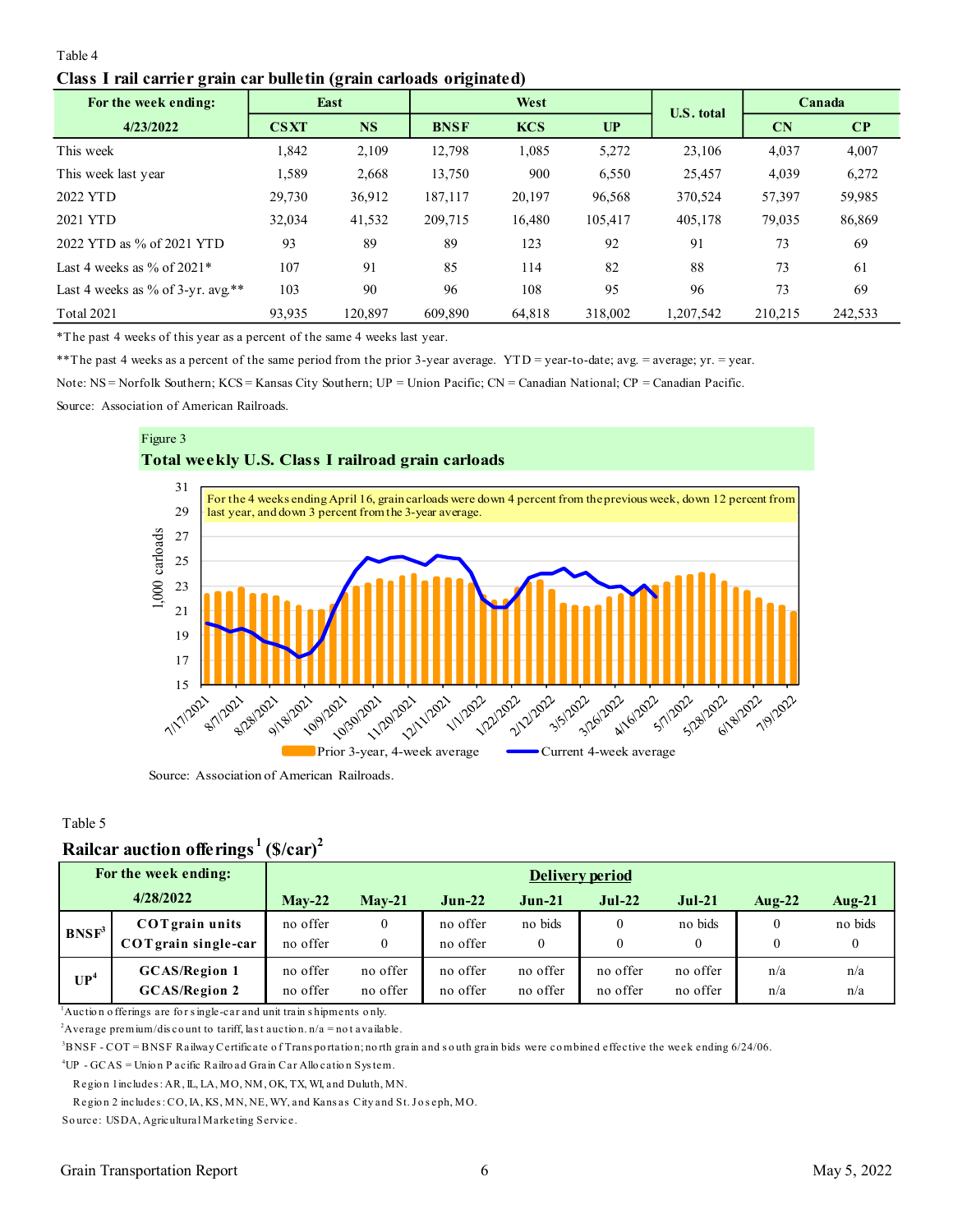The **secondary rail market** information reflects trade values for service that was originally purchased from the railroad carrier as some form of guaranteed freight. The **auction and secondary rail** values are indicators of rail service quality and demand/ supply.



### Figure 4 **Secondary market bids/offers for railcars to be delivered in May 2022**

Note: Non-shuttle bids include unit-train and single-car bids. n/a = not available; avg. = average; yr. = year; BNSF = BNSF Railway; UP = Union Pacific Railroad. Source: USDA, Agricultural Marketing Service.



### Figure 5 **Secondary market bids/offers for railcars to be delivered in June 2022**

Note: Non-shuttle bids include unit-train and single-car bids. n/a = not available; avg. = average; yr. = year; BNSF = BNSF Railway; UP = Union Pacific Railroad. Source: USDA, Agricultural Marketing Service.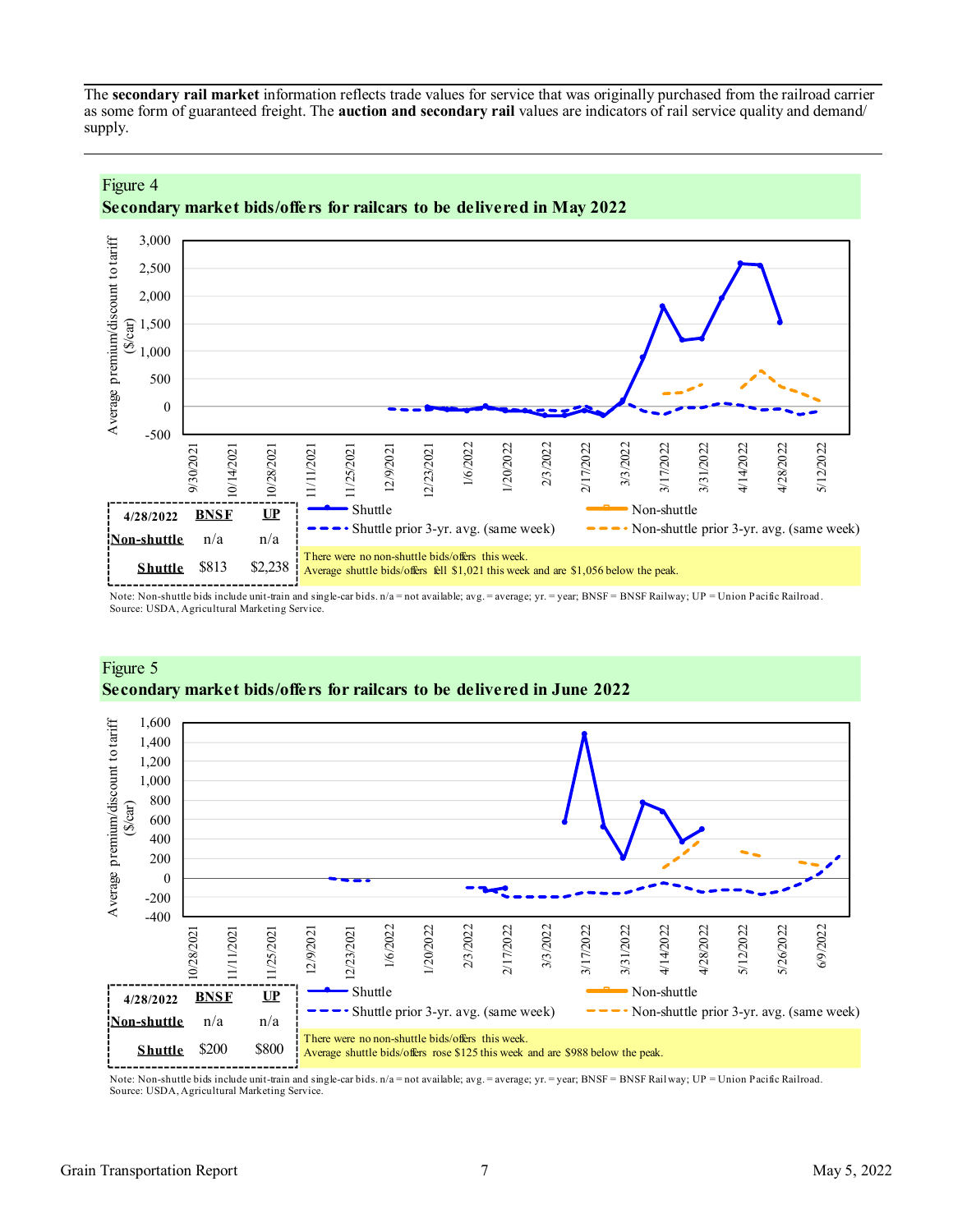

<span id="page-7-0"></span>Figure 6 **Secondary market bids/offers for railcars to be delivered in July 2022**

Note: Non-shuttle bids include unit-train and single-car bids. n/a = not available; avg. = average; yr. = year; BNSF = BNSF Railway; UP = Union Pacific Railroad. Source: USDA, Agricultural Marketing Service.

#### Table 6

# **Weekly secondary railcar market (\$/car)<sup>1</sup>**

|             | For the week ending:                                                                                                                                |          |          |          | <b>Delivery period</b> |          |               |
|-------------|-----------------------------------------------------------------------------------------------------------------------------------------------------|----------|----------|----------|------------------------|----------|---------------|
|             | 4/28/2022                                                                                                                                           | $May-22$ | $Jun-22$ | $Jul-22$ | Aug- $22$              | $Sep-22$ | <b>Oct-22</b> |
|             | <b>BNSF-GF</b>                                                                                                                                      | n/a      | n/a      | n/a      | n/a                    | n/a      | n/a           |
|             | Change from last week                                                                                                                               | n/a      | n/a      | n/a      | n/a                    | n/a      | n/a           |
|             | Change from same week 2021                                                                                                                          | n/a      | n/a      | n/a      | n/a                    | n/a      | n/a           |
| Non-shuttle | UP-Pool                                                                                                                                             | n/a      | n/a      | n/a      | n/a                    | n/a      | n/a           |
|             | Change from last week                                                                                                                               | n/a      | n/a      | n/a      | n/a                    | n/a      | n/a           |
|             | Change from same week 2021                                                                                                                          | n/a      | n/a      | n/a      | n/a                    | n/a      | n/a           |
|             | <b>BNSF-GF</b>                                                                                                                                      | 813      | 200      | 100      | (50)                   | 375      | 1,200         |
|             | Change from last week                                                                                                                               | (687)    | (175)    | (100)    | (50)                   | 106      | $\theta$      |
|             | Change from same week 2021                                                                                                                          | 944      | 413      | 300      | 167                    | 463      | 67            |
| Shuttle     | <b>UP-Pool</b>                                                                                                                                      | 2,238    | 800      | 400      | 300                    | n/a      | 1,050         |
|             | Change from last week                                                                                                                               | (1, 354) | n/a      | (300)    | 125                    | n/a      | (50)          |
|             | Change from same week 2021                                                                                                                          | 2,191    | 875      | 550      | 450                    | n/a      | 350           |
|             | $\Delta$ Average premium/discount to tariff, $\frac{1}{2}$ /car-last week.                                                                          |          |          |          |                        |          |               |
|             | Note: Bids listed are market indicators only and are not guaranteed prices. $n/a =$ not available; GF = guaranteed freight; Pool = guaranteed pool; |          |          |          |                        |          |               |
|             | $BNSF = BNSF$ Railway; $UP =$ Unio n P acific Railro ad.                                                                                            |          |          |          |                        |          |               |
|             | Data from James B. Joiner Co., Tradewest Brokerage Co.                                                                                              |          |          |          |                        |          |               |
|             | Source: USDA, Agricultural Marketing Service.                                                                                                       |          |          |          |                        |          |               |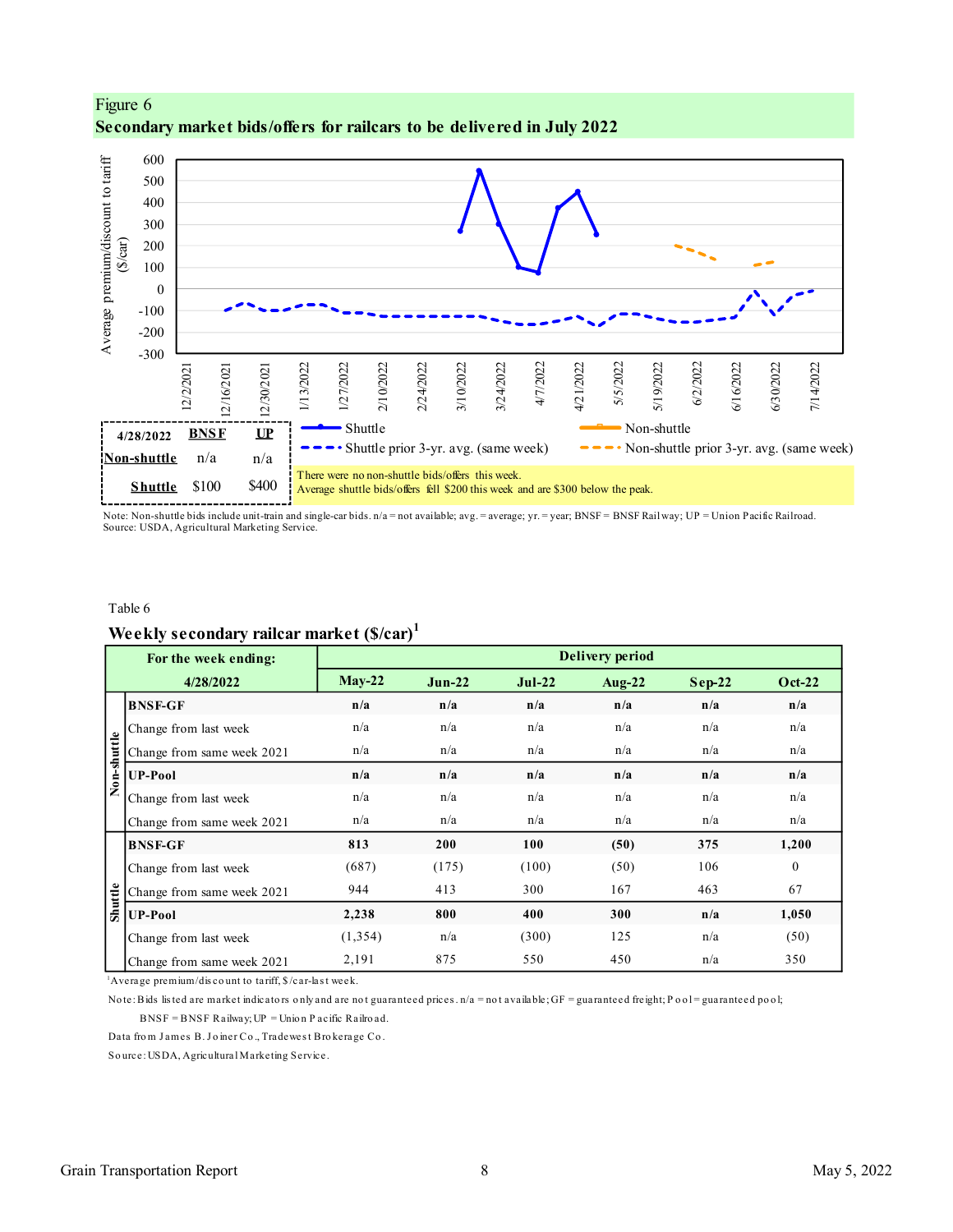The **tariff rail rate** is the base price of freight rail service. Together with **fuel surcharges** and any **auction and secondary rail** values, the tariff rail rate constitutes the full cost of shipping by rail. Typically, auction and secondary rail values are a small fraction of the full cost of shipping by rail relative to the tariff rate. However, during times of high rail demand or short supply, high auction and secondary rail values can exceed the cost of the tariff rate plus fuel surcharge.

#### Table 7

### **Tariff rail rates for unit and shuttle train shipments <sup>1</sup>**

|                      |                            |                                 |               | Fuel      |                            |                     | Percent        |
|----------------------|----------------------------|---------------------------------|---------------|-----------|----------------------------|---------------------|----------------|
|                      |                            |                                 | <b>Tariff</b> | surcharge | Tariff plus surcharge per: |                     | change         |
| <b>May 2022</b>      | Origin region <sup>3</sup> | Destination region <sup>3</sup> | rate/car      | per car   | metric ton                 | bushel <sup>2</sup> | $Y/Y^4$        |
| Unit train           |                            |                                 |               |           |                            |                     |                |
| Wheat                | Wichita, KS                | St. Louis, MO                   | \$3,695       | \$309     | \$39.76                    | \$1.08              | 5              |
|                      | Grand Forks, ND            | Duluth-Superior, MN             | \$3,658       | \$0       | \$36.33                    | \$0.99              | $-13$          |
|                      | Wichita, KS                | Los Angeles, CA                 | \$7,290       | \$0       | \$72.39                    | \$1.97              | $\overline{c}$ |
|                      | Wichita, KS                | New Orleans, LA                 | \$4,436       | \$543     | \$49.44                    | \$1.35              | 5              |
|                      | Sioux Falls, SD            | Galveston-Houston, TX           | \$7,026       | \$0       | \$69.77                    | \$1.90              | 3              |
|                      | Colby, KS                  | Galveston-Houston, TX           | \$4,712       | \$595     | \$52.70                    | \$1.43              | 6              |
|                      | Amarillo, TX               | Los Angeles, CA                 | \$5,121       | \$828     | \$59.07                    | \$1.61              | 10             |
| Corn                 | Champaign-Urbana, IL       | New Orleans, LA                 | \$4,000       | \$614     | \$45.82                    | \$1.16              | 12             |
|                      | Toledo, OH                 | Raleigh, NC                     | \$8,130       | \$671     | \$87.40                    | \$2.22              | 12             |
|                      | Des Moines, IA             | Davenport, IA                   | \$2,505       | \$130     | \$26.17                    | \$0.66              | 5              |
|                      | Indianapolis, IN           | Atlanta, GA                     | \$6,227       | \$504     | \$66.84                    | \$1.70              | 13             |
|                      | Indianapolis, IN           | Knoxville, TN                   | \$5,247       | \$326     | \$55.34                    | \$1.41              | 11             |
|                      | Des Moines, IA             | Little Rock, AR                 | \$4,000       | \$382     | \$43.51                    | \$1.11              | 9              |
|                      | Des Moines, IA             | Los Angeles, CA                 | \$5,880       | \$1,112   | \$69.43                    | \$1.76              | 13             |
| Soybeans             | Minneapolis, MN            | New Orleans, LA                 | \$4,431       | \$951     | \$53.44                    | \$1.45              | 40             |
|                      | Toledo, OH                 | Hunts ville, AL                 | \$6,714       | \$478     | \$71.42                    | \$1.94              | 9              |
|                      | Indianapolis, IN           | Raleigh, NC                     | \$7,422       | \$680     | \$80.46                    | \$2.19              | 14             |
|                      | Indianapolis, IN           | Hunts ville, AL                 | \$5,367       | \$323     | \$56.50                    | \$1.54              | 8              |
|                      | Champaign-Urbana, IL       | New Orleans, LA                 | \$4,665       | \$614     | \$52.42                    | \$1.43              | 8              |
| <b>Shuttle train</b> |                            |                                 |               |           |                            |                     |                |
| Wheat                | Great Falls, MT            | Portland, OR                    | \$4,193       | \$0       | \$41.64                    | \$1.13              | 4              |
|                      | Wichita, KS                | Galveston-Houston, TX           | \$4,411       | \$0       | \$43.80                    | \$1.19              | $\overline{4}$ |
|                      | Chicago, IL                | Albany, NY                      | \$6,670       | \$633     | \$72.53                    | \$1.97              | 15             |
|                      | Grand Forks, ND            | Portland, OR                    | \$5,851       | \$0       | \$58.10                    | \$1.58              | 3              |
|                      | Grand Forks, ND            | Galveston-Houston, TX           | \$5,199       | \$0       | \$51.63                    | \$1.41              | $-13$          |
|                      | Colby, KS                  | Portland, OR                    | \$5,923       | \$975     | \$68.50                    | \$1.86              | 8              |
| Corn                 | Minneapolis, MN            | Portland, OR                    | \$5,380       | \$0       | \$53.43                    | \$1.36              | 4              |
|                      | Sioux Falls, SD            | Tacoma, WA                      | \$5,340       | \$0       | \$53.03                    | \$1.35              | 4              |
|                      | Champaign-Urbana, IL       | New Orleans, LA                 | \$3,920       | \$614     | \$45.02                    | \$1.14              | 12             |
|                      | Lincoln, NE                | Galveston-Houston, TX           | \$4,080       | \$0       | \$40.52                    | \$1.03              | 5              |
|                      | Des Moines, IA             | Amarillo, TX                    | \$4,420       | \$480     | \$48.66                    | \$1.24              | 9              |
|                      | Minneapolis, MN            | Tacoma, WA                      | \$5,380       | \$0       | \$53.43                    | \$1.36              | 4              |
|                      | Council Bluffs, IA         | Stockton, CA                    | \$5,300       | \$0       | \$52.63                    | \$1.34              | 4              |
| Soybeans             | Sioux Falls, SD            | Tacoma, WA                      | \$6,050       | \$0       | \$60.08                    | \$1.64              | 3              |
|                      | Minneapolis, MN            | Portland, OR                    | \$6,100       | \$0       | \$60.58                    | \$1.65              | 3              |
|                      | Fargo, ND                  | Tacoma, WA                      | \$5,950       | \$0       | \$59.09                    | \$1.61              | 3              |
|                      | Council Bluffs, IA         | New Orleans, LA                 | \$4,895       | \$708     | \$55.64                    | \$1.51              | 9              |
|                      | Toledo, OH                 | Hunts ville, AL                 | \$4,954       | \$478     | \$53.94                    | \$1.47              | 10             |
|                      | Grand Island, NE           | Portland, OR                    | \$5,280       | \$999     | \$62.35                    | \$1.70              | 12             |

<sup>1</sup>A unit train refers to shipments of at least 25 cars. Shuttle train rates are generally available for qualified shipments of

75-120 cars that meet railroad efficiency requirements.

<sup>2</sup>Approximate load per car = 111 short tons (100.7 metric tons): corn 56 pounds per bushel (lbs/bu), wheat and soybeans 60 lbs/bu.

<sup>3</sup>Regional economic areas are defined by the Bureau of Economic Analysis (BEA).

 ${}^{4}$ Percentage change year over year (Y/Y) calculated using tariff rate plus fuel surcharge.

Source: BNSF Railway, Canadian National Railway, CSX Transportation, and Union Pacific Railroad.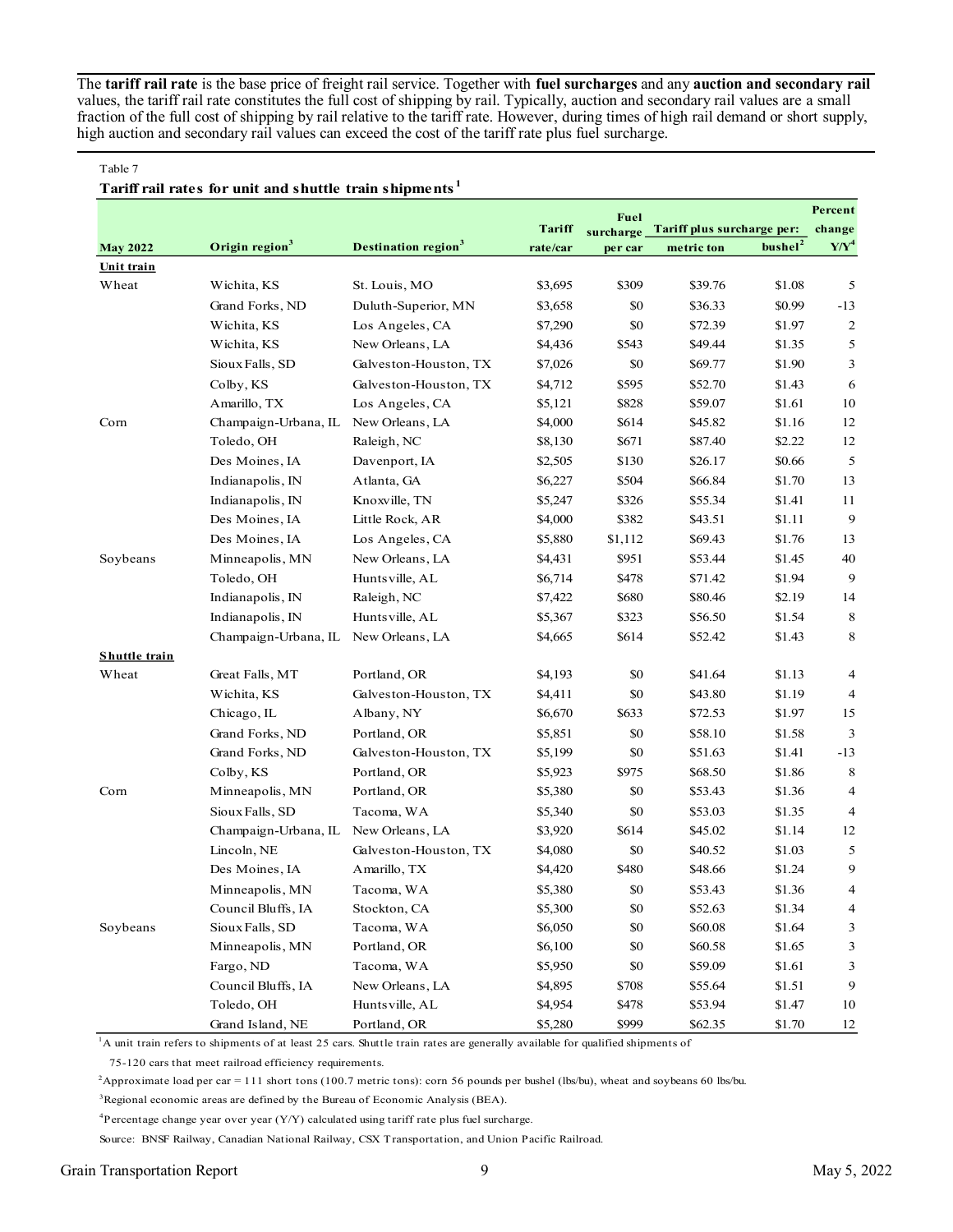| Date: December 2021 |                |                           |                      | <b>Fuel</b>    |                         | <b>Tariff rate plus</b> | Percent             |
|---------------------|----------------|---------------------------|----------------------|----------------|-------------------------|-------------------------|---------------------|
|                     | Origin         |                           | <b>Tariff rate</b>   | surcharge      |                         | fuel surcharge per:     | change <sup>4</sup> |
| <b>Commodity</b>    | state          | <b>Destination region</b> | per car <sup>1</sup> | $per \, car^2$ | metric ton <sup>3</sup> | bushel <sup>3</sup>     | Y/Y                 |
| Wheat               | MT             | Chihuahua, CI             | \$7,699              | \$0            | \$78.67                 | \$2.14                  | $\overline{4}$      |
|                     | OK             | Cuautitlan, EM            | \$6,900              | \$230          | \$72.85                 | \$1.98                  | 6                   |
|                     | KS             | Guadalajara, JA           | \$7,619              | \$719          | \$85.19                 | \$2.32                  | 7                   |
|                     | TX             | Salinas Victoria, NL      | \$4,420              | \$138          | \$46.57                 | \$1.27                  | 4                   |
| Corn                | IA             | Guadalajara, JA           | \$9,102              | \$663          | \$99.77                 | \$2.53                  | 6                   |
|                     | SD <sub></sub> | Celaya, GJ                | \$8,300              | \$0            | \$84.81                 | \$2.15                  | 2                   |
|                     | <b>NE</b>      | Queretaro, QA             | \$8,322              | \$462          | \$89.75                 | \$2.28                  | 5                   |
|                     | SD             | Salinas Victoria, NL      | \$6,905              | \$0            | \$70.55                 | \$1.79                  | $\theta$            |
|                     | MO             | Tlalnep antla, EM         | \$7,687              | \$450          | \$83.14                 | \$2.11                  | 5                   |
|                     | SD             | Torreon, CU               | \$7,825              | \$0            | \$79.95                 | \$2.03                  | 2                   |
| Soy beans           | MO             | Bojay (Tula), HG          | \$8,647              | \$614          | \$94.63                 | \$2.57                  | 5                   |
|                     | <b>NE</b>      | Guadalajara, JA           | \$9,207              | \$646          | \$100.67                | \$2.74                  | 5                   |
|                     | IA             | El Castillo, JA           | \$9,510              | \$0            | \$97.17                 | \$2.64                  |                     |
|                     | <b>KS</b>      | Torreon, CU               | \$8,109              | \$466          | \$87.61                 | \$2.38                  | 5                   |
| Sorghum             | <b>NE</b>      | Celaya, GJ                | \$7,932              | \$597          | \$87.15                 | \$2.21                  | 6                   |
|                     | KS             | Queretaro, QA             | \$8,108              | \$287          | \$85.77                 | \$2.18                  | 3                   |
|                     | NE             | Salinas Victoria, NL      | \$6,713              | \$231          | \$70.94                 | \$1.80                  | 3                   |
|                     | <b>NE</b>      | Torreon, CU               | \$7,225              | \$438          | \$78.29                 | \$1.99                  | 6                   |

### Table 8 **Tariff rail rates for U.S. bulk grain shipments to Mexico**

<sup>1</sup>Rates are based upon published tariff rates for high-capacity shuttle trains. Shuttle trains are available for qualified

shipments of 75-110 cars that meet railroad efficiency requirements.

2 Fuel surcharge adjusted to reflect the change in Ferrocarril Mexicano, S.A. de C.V railroad fuel surcharge policy as of 10/01/2009.

<sup>3</sup>Approximate load per car = 97.87 metric tons: Corn & Sorghum 56 lbs/bu, Wheat & Soybeans 60 lbs/bu.

<sup>4</sup>Percentage change calculated using tariff rate plus fuel surchage;  $Y/Y = year$  over year.

<sup>5</sup> As of January 1, both BNSF and Union Pacific changed their billing and reporting of rates to Mexico.

As we incorporate the change, Table 8 updates will be delayed.

Sources: BNSF Railway, Union Pacific Railroad, Kansas City Southern.

### Figure 7

### **Railroad fuel surcharges, North American weighted average <sup>1</sup>**



<sup>1</sup> Weighted by each Class I railroad's proportion of grain traffic for the prior year.

\* Beginning January 2009, the Canadian Pacific fuel surcharge is computed by a monthly average of the bi-weekly fuel surcharge.

\*\*CSX strike price changed from \$2.00/gal. to \$3.75/gal. starting January 1, 2015.

Sources: BNSF Railway, Canadian National Railway, CSX Transportation, Canadian Pacific Railway, Union Pacific Railroad, Kansas City Southern Railway, Norfolk Southern Corporation.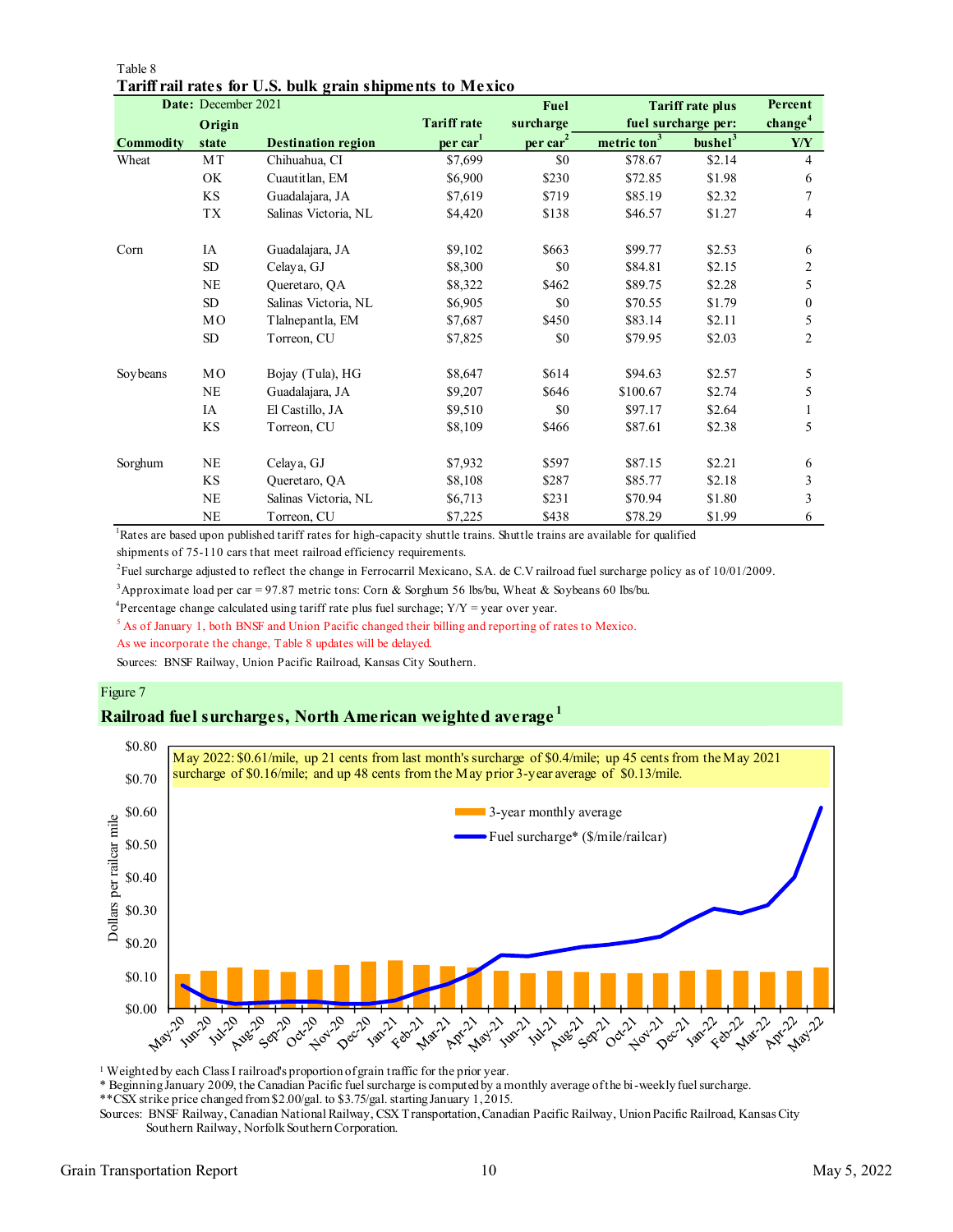# **Barge Transportation**

#### <span id="page-10-0"></span>Figure 8

### **Illinois River barge freight rate1,2**



Rate = percent of 1976 tariff benchmark index (1976 = 100 percent); <sup>2</sup>4-week moving average of the 3-year average. \*Source: USDA, Agricultural Marketing Service.

### Table 9 **Weekly barge freight rates: Southbound only**

|                             |                                           | Twin<br><b>Cities</b> | Mid-<br><b>Mississippi</b> | Lower<br><b>Illinois</b><br><b>River</b> | <b>St. Louis</b> | <b>Cincinnati</b> | Lower<br>Ohio | Cairo-<br><b>Memphis</b> |
|-----------------------------|-------------------------------------------|-----------------------|----------------------------|------------------------------------------|------------------|-------------------|---------------|--------------------------|
| Rate <sup>1</sup>           | 5/3/2022                                  | 664                   | 625                        | 552                                      | 402              | 525               | 525           | 390                      |
|                             | 4/26/2022                                 | 680                   | 633                        | 567                                      | 471              | 563               | 563           | 429                      |
| $\frac{\text{S}}{\text{A}}$ | 5/3/2022                                  | 41.10                 | 33.25                      | 25.61                                    | 16.04            | 24.62             | 21.21         | 12.25                    |
|                             | 4/26/2022                                 | 42.09                 | 33.68                      | 26.31                                    | 18.79            | 26.40             | 22.75         | 13.47                    |
|                             | Current week % change from the same week: |                       |                            |                                          |                  |                   |               |                          |
|                             | Last year                                 | 54                    | 75                         | 62                                       | 65               | 100               | 100           | 77                       |
|                             | $3$ -year avg. $2$                        | 71                    | 95                         | 65                                       | 73               | 101               | 101           | 75                       |
| Rate <sup>1</sup>           | June                                      | 605                   | 535                        | 513                                      | 402              | 466               | 466           | 362                      |
|                             | August                                    | 643                   | 573                        | 581                                      | 521              | 589               | 589           | 496                      |

Source: USDA, Agricultural Marketing Service. Rate = percent of 1976 tariff benchmark index (1976 = 100 percent); <sup>2</sup>4-week moving average; ton = 2,000 pounds; "-" data not available.

### **Figure 9 Benchmark tariff rates**

#### **Calculating barge rate per ton:** (Rate \* 1976 tariff benchmark rate per ton)/100

Select applicable index from market quotes are included in tables on this page. The 1976 benchmark rates per ton are provided in map.

*Map Credit: USDA, Agricultural Marketing Service* 

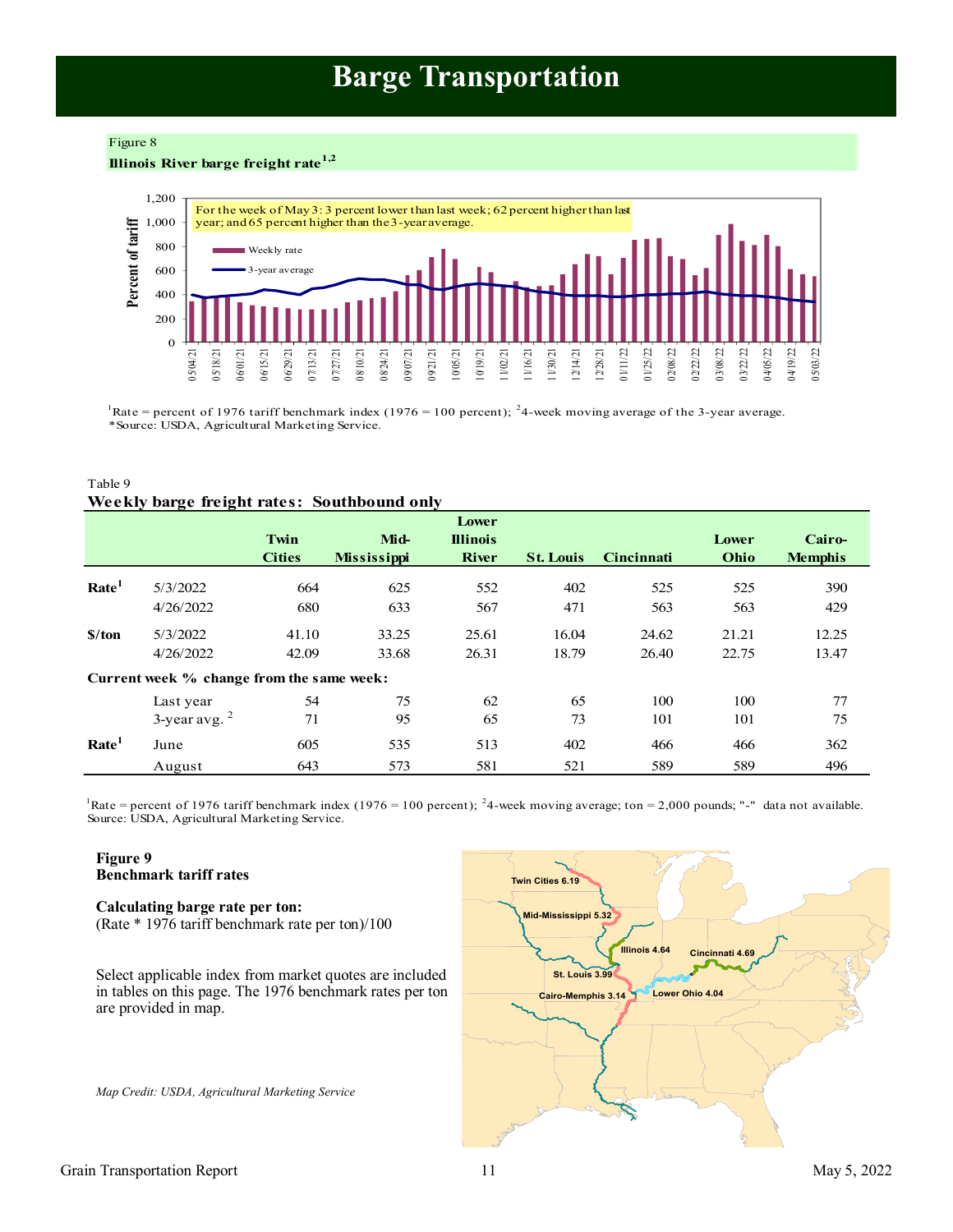<span id="page-11-0"></span>



 $<sup>1</sup>$  The 3-year average is a 4-week moving average.</sup>

Source: U.S. Army Corps of Engineers.

### Table 10

### **Barge grain movements (1,000 tons)**

| For the week ending $04/30/2022$ | Corn     | Wheat          | <b>Soybeans</b> | Other          | <b>Total</b> |
|----------------------------------|----------|----------------|-----------------|----------------|--------------|
| Mississippi River                |          |                |                 |                |              |
| Rock Island, IL (L15)            | 146      | $\theta$       | 88              | $\overline{2}$ | 235          |
| Winfield, MO (L25)               | 220      | $\theta$       | 120             | $\theta$       | 340          |
| Alton, IL $(L26)$                | 312      | 5              | 174             | 3              | 493          |
| Granite City, IL (L27)           | 387      | $\overline{2}$ | 157             | $\overline{2}$ | 547          |
| Illinois River (La Grange)       | 141      | 5              | 102             | 3              | 251          |
| <b>Ohio River (Olmsted)</b>      | 138      | 18             | 61              | 11             | 226          |
| <b>Arkansas River (L1)</b>       | $\theta$ | 10             | 7               | $\theta$       | 17           |
| Weekly total - 2022              | 525      | 29             | 225             | 12             | 791          |
| Weekly total - 2021              | 601      | 21             | 50              | $\theta$       | 672          |
| $2022$ YTD <sup>1</sup>          | 6,412    | 556            | 3,980           | 118            | 11,065       |
| $2021$ YTD <sup>1</sup>          | 9,605    | 371            | 3,341           | 126            | 13,444       |
| 2022 as % of 2021 YTD            | 67       | 150            | 119             | 94             | 82           |
| Last 4 weeks as % of $2021^2$    | 78       | 131            | 228             | 212            | 100          |
| Total 2021                       | 23,516   | 1,634          | 11,325          | 297            | 36,772       |

 $^1$  Weekly total, YTD (year-to-date), and calendar year total include MI/27, OH/Olmsted, and AR/1; Other refers to oats, barley, sorghum, and rye. Total may not add exactly due to rounding.

 $2$ As a percent of same period in 2020.

Note: L (as in "L15") refers to a lock, locks, or locks and dam facility.

Source: U.S. Army Corps of Engineers.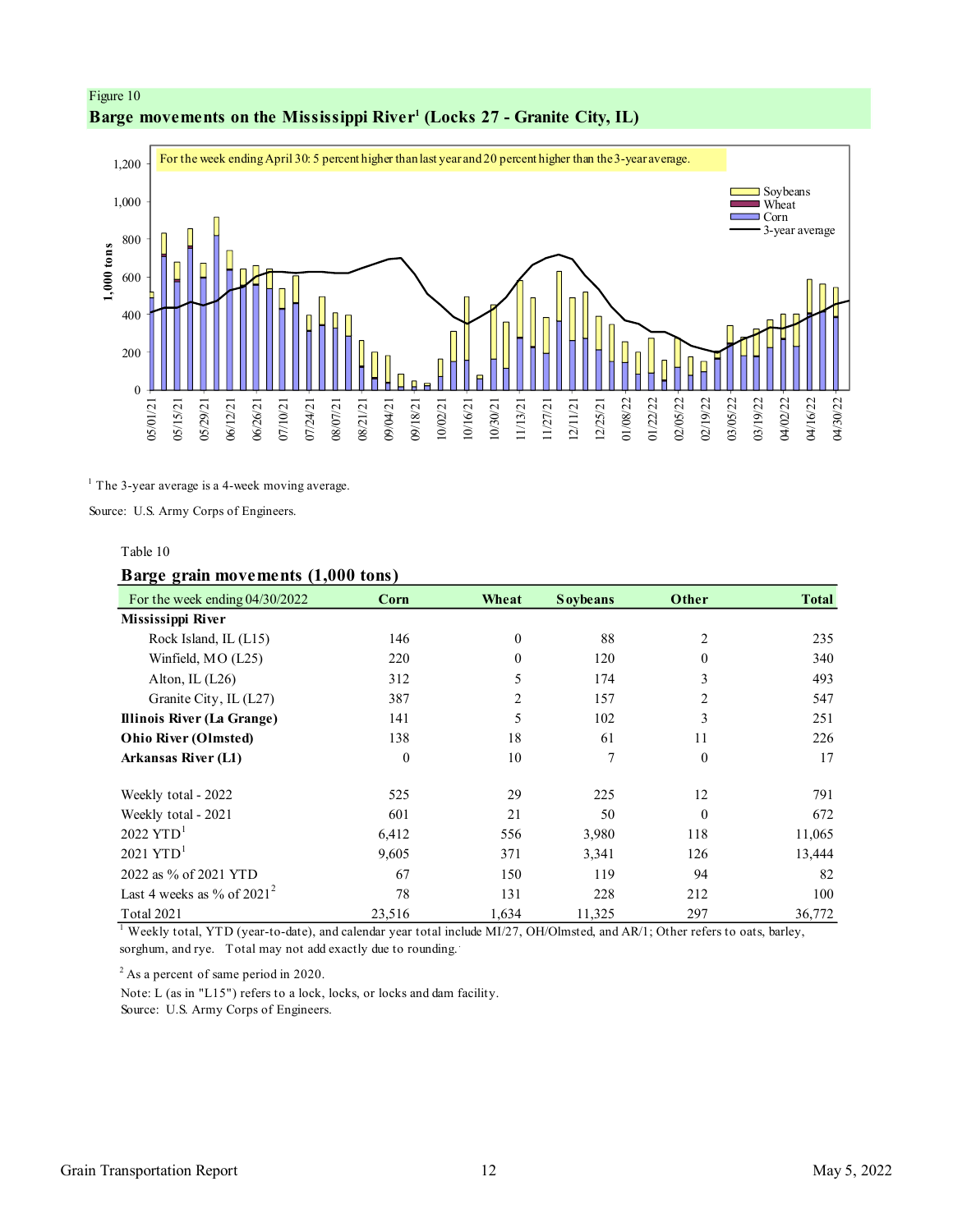<span id="page-12-0"></span>



Source: U.S. Army Corps of Engineers.

### Figure 12 **Grain barges for export in New Orleans region**



Note: Olmsted = Olmsted Locks and Dam.

Source: U.S. Army Corps of Engineers and USDA, Agricultural Marketing Service.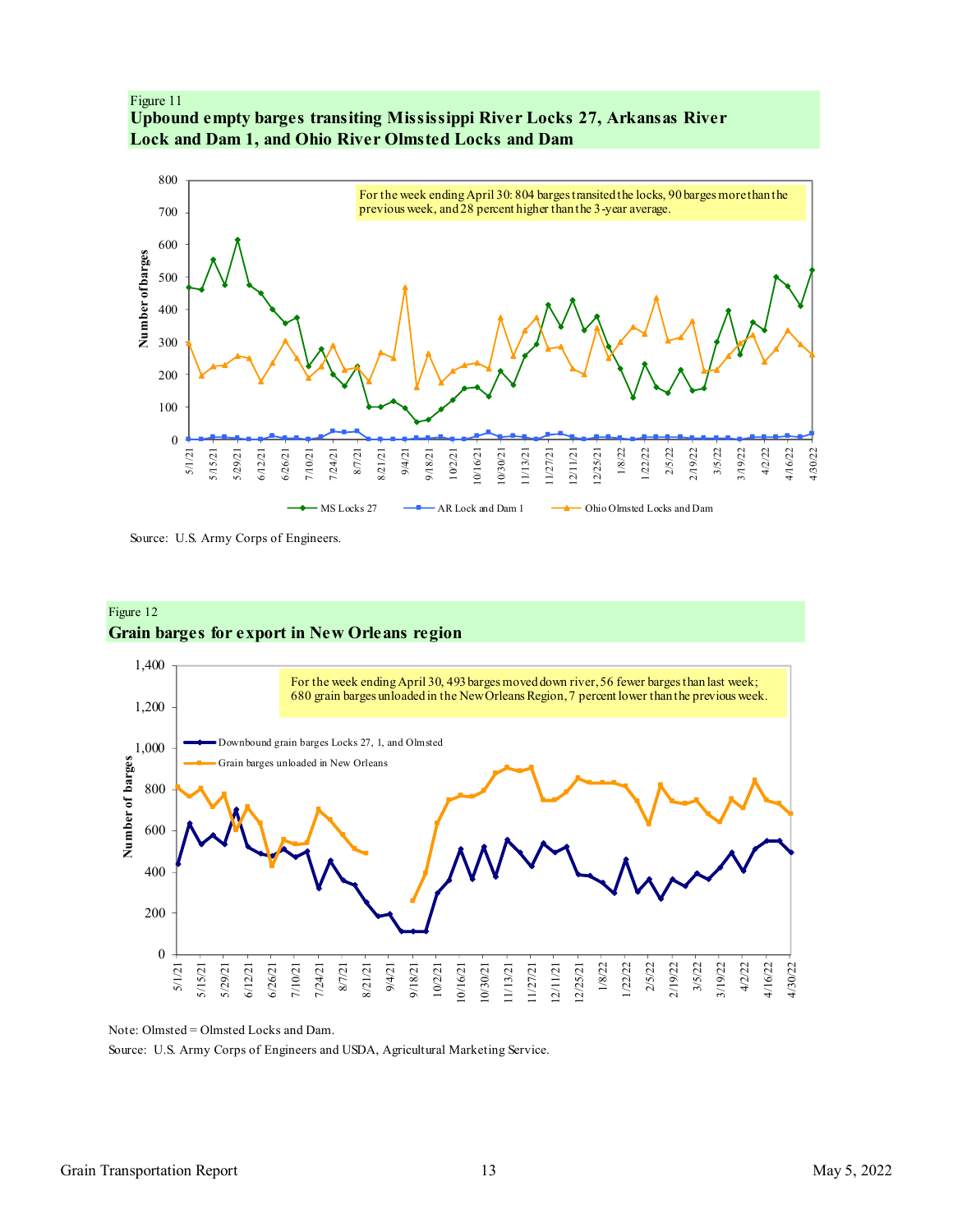<span id="page-13-1"></span><span id="page-13-0"></span>The **weekly diesel price** provides a proxy for trends in U.S. truck rates as diesel fuel is a significant expense for truck grain movements.

| Table 11 |                                                                        |       |                    |          |
|----------|------------------------------------------------------------------------|-------|--------------------|----------|
|          | Retail on-highway diesel prices, week ending 5/2/2022 (U.S. \$/gallon) |       |                    |          |
|          |                                                                        |       | <b>Change from</b> |          |
| Region   | Location                                                               | Price | Week ago           | Year ago |
| I        | East Coast                                                             | 5.701 | 0.492              | 2.588    |
|          | New England                                                            | 6.101 | 0.861              | 3.017    |
|          | Central Atlantic                                                       | 6.080 | 0.680              | 2.795    |
|          | Lower Atlantic                                                         | 5.401 | 0.315              | 2.397    |
| H        | <b>M</b> idwest                                                        | 5.329 | 0.342              | 2.244    |
| Ш        | <b>Gulf Coast</b>                                                      | 5.210 | 0.294              | 2.286    |
| IV       | Rocky Mountain                                                         | 5.406 | 0.252              | 2.156    |
| V        | <b>West Coast</b>                                                      | 6.021 | 0.180              | 2.357    |
|          | West Coast less California                                             | 5.577 | 0.231              | 2.295    |
|          | California                                                             | 6.412 | 0.135              | 2.429    |
| Total    | <b>United States</b>                                                   | 5.509 | 0.349              | 2.367    |

<sup>1</sup>Diesel fuel prices include all taxes. Prices represent an average of all types of diesel fuel.

Source: U.S. Department of Energy, Energy Information Administration.



Source: U.S. Department of Energy, Energy Information Administration, Retail On-Highway Diesel Prices.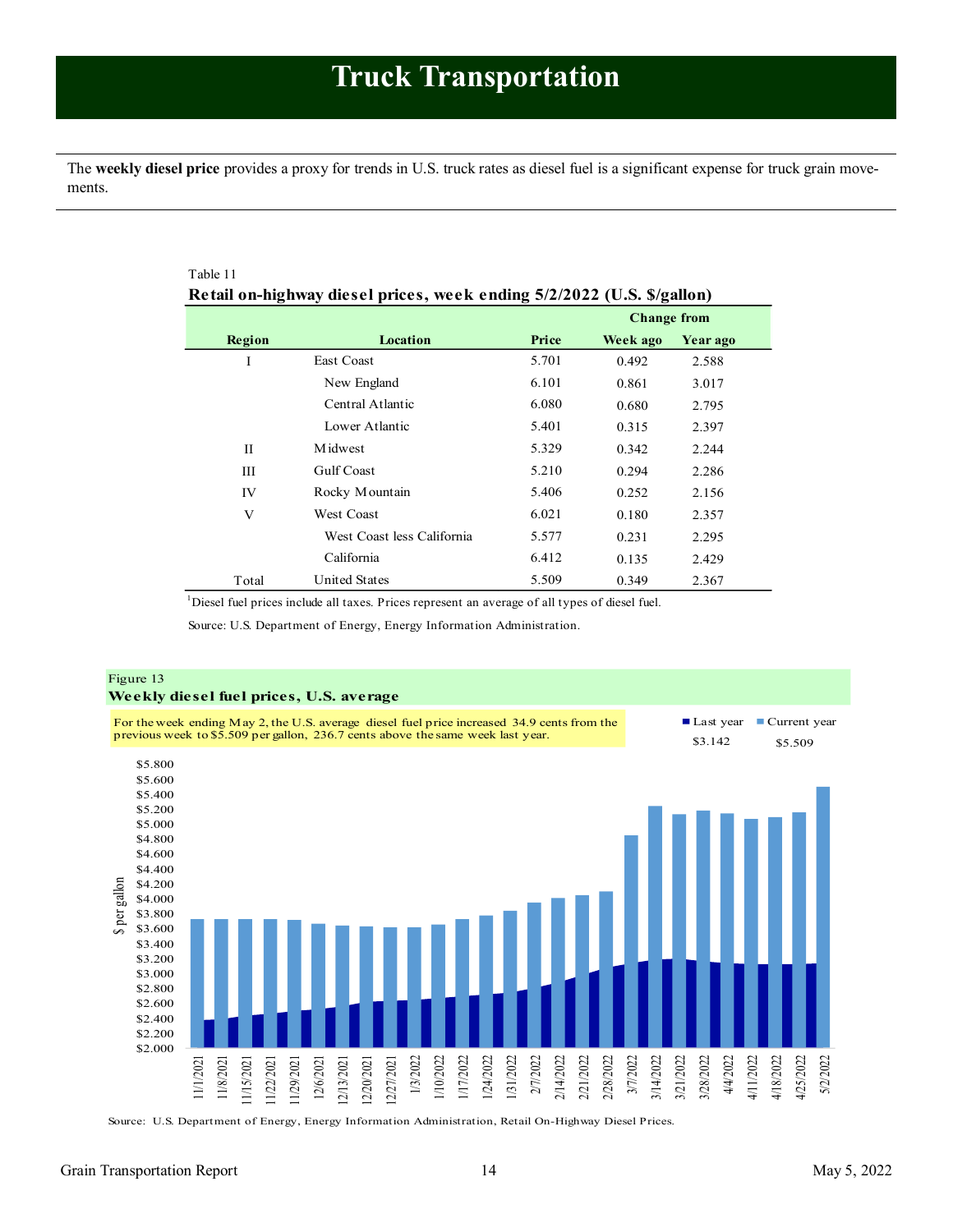# **Grain Exports**

### <span id="page-14-1"></span><span id="page-14-0"></span>Table 12

### **U.S. export balances and cumulative exports (1,000 metric tons)**

|                                                |            |            | Wheat      |            |            |           | Corn   | <b>Soybeans</b> | <b>Total</b> |
|------------------------------------------------|------------|------------|------------|------------|------------|-----------|--------|-----------------|--------------|
| For the week ending                            | <b>HRW</b> | <b>SRW</b> | <b>HRS</b> | <b>SWW</b> | <b>DUR</b> | All wheat |        |                 |              |
| Export balances <sup>1</sup>                   |            |            |            |            |            |           |        |                 |              |
| 4/21/2022                                      | 1,018      | 370        | 700        | 313        |            | 2,401     | 19,383 | 10,849          | 32,633       |
| This week year ago                             | 1,098      | 255        | 1,188      | 1,084      | 72         | 3,696     | 26,411 | 5,055           | 35,162       |
| Cumulative exports-marketing year <sup>2</sup> |            |            |            |            |            |           |        |                 |              |
| 2021/22 YTD                                    | 6,472      | 2,484      | 4,721      | 3,023      | 195        | 16,896    | 38,132 | 46,728          | 101,756      |
| 2020/21 YTD                                    | 7,627      | 1,555      | 6,553      | 5,568      | 595        | 21,897    | 41,308 | 56,065          | 119,270      |
| YTD 2021/22 as % of 2020/21                    | 85         | 160        | 72         | 54         | 33         | 77        | 92     | 83              | 85           |
| Last 4 wks. as % of same period $2020/21*$     | 111        | 170        | 67         | 36         | 16         | 77        | 76     | 224             | 97           |
| Total 2020/21                                  | 8,331      | 1,744      | 7,337      | 6,281      | 654        | 24,347    | 66,702 | 60,287          | 151,336      |
| Total 2019/20                                  | 9,526      | 2,318      | 6,960      | 4,751      | 922        | 24,477    | 42,622 | 43,994          | 111,094      |

Current unshipped (outstanding) export sales to date.

2 Shipped expo rt s ales to date; 2021/22 marketing year no w in effect fo r wheat, co rn and s o ybeans .

Note: marketing year: wheat = 6/01-5/31, corn and soybeans = 9/01-8/31. YTD = year-to-date; wks. = weeks; HRW= hard red winter; SRW=soft red winter;

HRS= hard red s pring; SWW= s o ft white wheat; DUR= durum.

So urce: USDA, Fo reign Agricultural Service.

# Table 13 **Top 5 importers <sup>1</sup> of U.S. corn**

| For the week ending $04/21/2022$    |              | <b>Total commitments<sup>2</sup></b> | % change     | Exports <sup>3</sup> |
|-------------------------------------|--------------|--------------------------------------|--------------|----------------------|
|                                     | 2021/22      | 2020/21                              | current MY   | $3-yr$ . avg.        |
|                                     | current MY   | last MY                              | from last MY | 2019-21              |
|                                     | $1,000$ mt - |                                      |              |                      |
| Mexico                              | 15,635       | 13,578                               | 15           | 14,817               |
| Japan                               | 8,681        | 9,530                                | (9)          | 11,082               |
| China                               | 14,182       | 12,479                               | 14           | 7,920                |
| Columbia                            | 3,918        | 3,505                                | 12           | 4,491                |
| Korea                               | 1,128        | 3,031                                | (63)         | 3,302                |
| Top 5 importers                     | 43,544       | 42,123                               | 3            | 41,613               |
| Total U.S. corn export sales        | 57,515       | 67,720                               | (15)         | 53,145               |
| % of projected exports              | 90%          | 97%                                  |              |                      |
| Change from prior week <sup>2</sup> | 867          | 521                                  |              |                      |
| Top 5 importers' share of U.S. corn |              |                                      |              |                      |
| export sales                        | 76%          | 62%                                  |              | 78%                  |
| <b>USDA</b> forecast April 2022     | 63,613       | 70,051                               | (9)          |                      |
| Corn use for ethanol USDA forecast, |              |                                      |              |                      |
| April 2022                          | 136,525      | 127,838                              | 7            |                      |

<sup>1</sup>Bas ed o n USDA, Fo reign Agricultural Service (FAS) marketing year ranking repo rts fo r 2020/21; marketing year (MY) = Sep 1 - Aug 31.

<sup>2</sup>Cumulative expo rts (s hipped) + o uts tanding s ales (uns hipped), FAS weekly expo rt s ales repo rt, o r expo rt s ales query. To tal co mmitments change (net s ales ) fro m prio r week co uld include revis io ns fro m previo us week's o uts tanding s ales o r accumulated s ales .

3 FAS marketing year ranking repo rts (carryo ver plus accumulated expo rt); yr. = year; avg. = average.

No te: A red number in parenthes es indicates a negative number; mt = metric to n.

So urce: USDA, Fo reign Agricultural Service.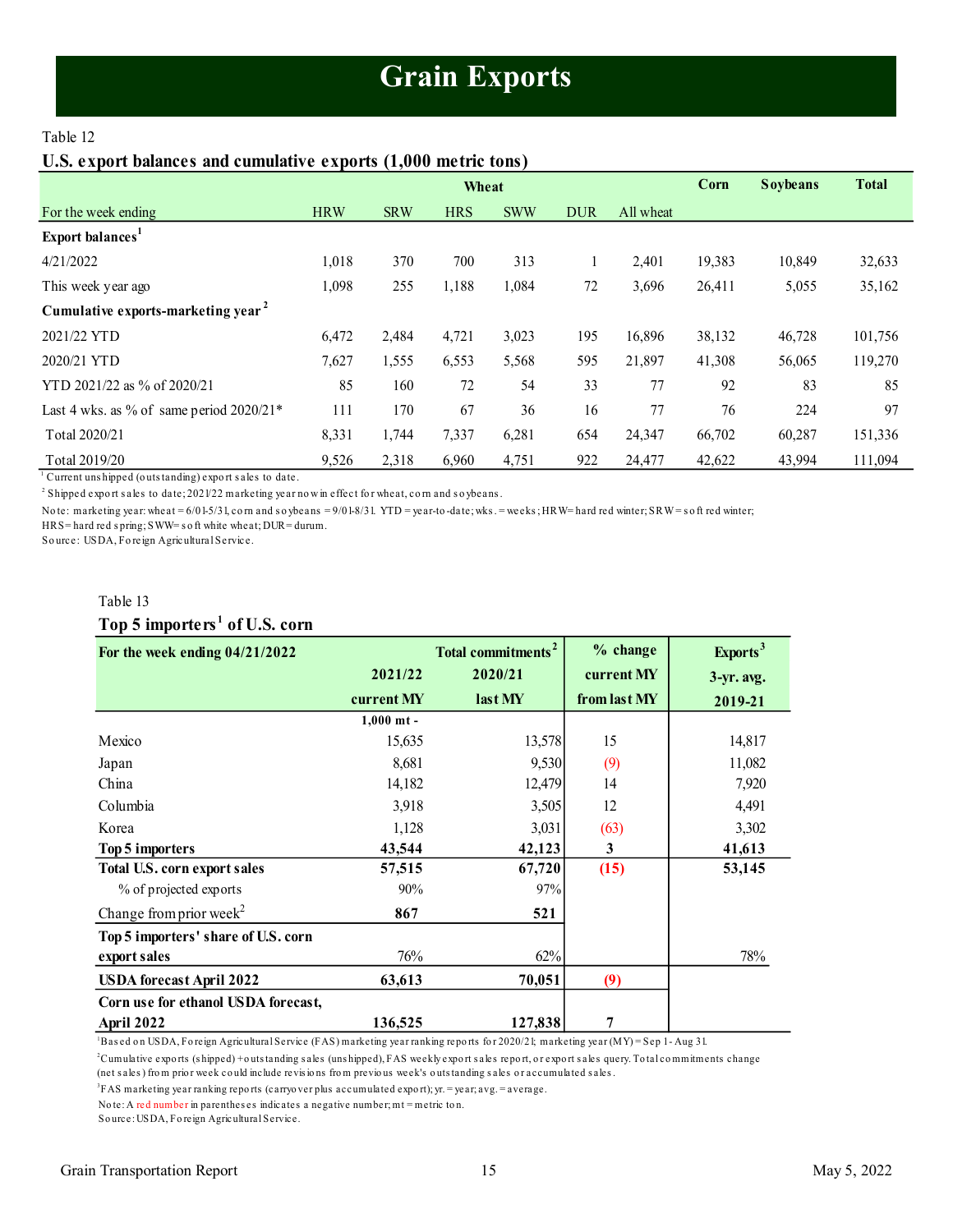### <span id="page-15-0"></span>Table 14

### **Top 5 importers <sup>1</sup> of U.S. soybeans**

| For the week ending 4/21/2022       | Total commitments <sup>2</sup> |         | % change     | Exports <sup>3</sup> |
|-------------------------------------|--------------------------------|---------|--------------|----------------------|
|                                     | 2021/22                        | 2020/21 | current MY   | $3-yr$ . avg.        |
|                                     | current MY                     | last MY | from last MY | 2018-20              |
|                                     |                                |         |              | $-1,000$ mt -        |
| China                               | 29,845                         | 35,711  | (16)         | 21,666               |
| Mexico                              | 5,031                          | 4,679   | 8            | 4,754                |
| Egypt                               | 3,656                          | 2,670   | 37           | 3,093                |
| Indonesia                           | 1,374                          | 1,943   | (29)         | 2,325                |
| Japan                               | 2,047                          | 1,993   | 3            | 2,275                |
| Top 5 importers                     | 41,952                         | 46,996  | (11)         | 34,113               |
| Total U.S. soybean export sales     | 57,577                         | 61,119  | (6)          | 50,758               |
| % of projected exports              | 100%                           | 99%     |              |                      |
| change from prior week <sup>2</sup> | 481                            | 293     |              |                      |
| Top 5 importers' share of U.S.      |                                |         |              |                      |
| soybean export sales                | 73%                            | 77%     |              | 67%                  |
| USDA forecast, April 2022           | 57,629                         | 61,608  | (6)          |                      |

<sup>1</sup>Bas ed o n USDA, Fo reign Agricultural Service (FAS) marketing year ranking repo rts fo r 2020/21; marketing year (MY) = Sep 1 - Aug 31. <sup>2</sup>Cumulative expo rts (s hipped) + o uts tanding s ales (uns hipped), FAS weekly expo rt s ales repo rt, o r expo rt s ales query. The to tal co mmitments change (net s ales ) fro m prio r week co uld include revis io ns fro m previo us week's o uts tanding s ales and/o r accumulated s ales .

3 FAS marketing year ranking repo rts (carryo ver plus accumulated expo rt); yr. = year; avg. = average.

No te: A red number in parenthes es indicates a negative number; mt = metric to n.

So urce: USDA, Fo reign Agricultural Service.

### Table 15

### **Top 10 importers <sup>1</sup> of all U.S. wheat**

| For the week ending 4/21/2022        | <b>Total Commitments<sup>2</sup></b> |              | $%$ change     | Exports <sup>3</sup> |
|--------------------------------------|--------------------------------------|--------------|----------------|----------------------|
|                                      | 2021/22                              | 2020/21      | current MY     | $3-yr$ . avg.        |
|                                      | current MY                           | last MY      | from last MY   | 2018-20              |
|                                      |                                      | $1,000$ mt - |                | $-1,000$ mt -        |
| Mexico                               | 3,677                                | 3,620        | $\overline{2}$ | 3,388                |
| Philippines                          | 2,724                                | 3,205        | (15)           | 3,121                |
| Japan                                | 2,351                                | 2,490        | (6)            | 2,567                |
| Korea                                | 1,249                                | 1,842        | (32)           | 1,501                |
| Nigeria                              | 1,819                                | 1,413        | 29             | 1,490                |
| China                                | 848                                  | 3,204        | (74)           | 1,268                |
| Taiwan                               | 951                                  | 1,186        | (20)           | 1,187                |
| Indonesia                            | 122                                  | 937          | (87)           | 1,131                |
| Thailand                             | 557                                  | 808          | (31)           | 768                  |
| Italy                                | 263                                  | 600          | (56)           | 681                  |
| Top 10 importers                     | 14,560                               | 19,306       | (25)           | 17,102               |
| <b>Total U.S. wheat export sales</b> | 19,297                               | 25,593       | (25)           | 24,617               |
| % of projected exports               | 90%                                  | 95%          |                |                      |
| change from prior week <sup>2</sup>  | 32                                   | 224          |                |                      |
| Top 10 importers' share of U.S.      |                                      |              |                |                      |
| wheat export sales                   | 75%                                  | 75%          |                | 69%                  |
| <b>USDA</b> forecast, April 2022     | 21,390                               | 27,030       | (21)           |                      |

<sup>1</sup> Based on USDA, Foreign Agricultural Service(FAS) marketing year ranking reports for 2020/21; Marketing year (MY) = Jun 1- May 31.

 $^2$ Cumulative exports (shipped) + outs tanding sales (uns hipped), FAS weekly export sales report, or export sales query. The total commitments change (net s ales ) fro m prio r week co uld include revis io ns fro m the previo us week's o uts tanding and/o r accumulated s ales .

3 FAS marketing year final repo rts (carryo ver plus accumulated expo rt); yr. = year; avg. = average.

No te: A red number in parenthes es indicates a negative number.

So urce: USDA, Fo reign Agricultural Service.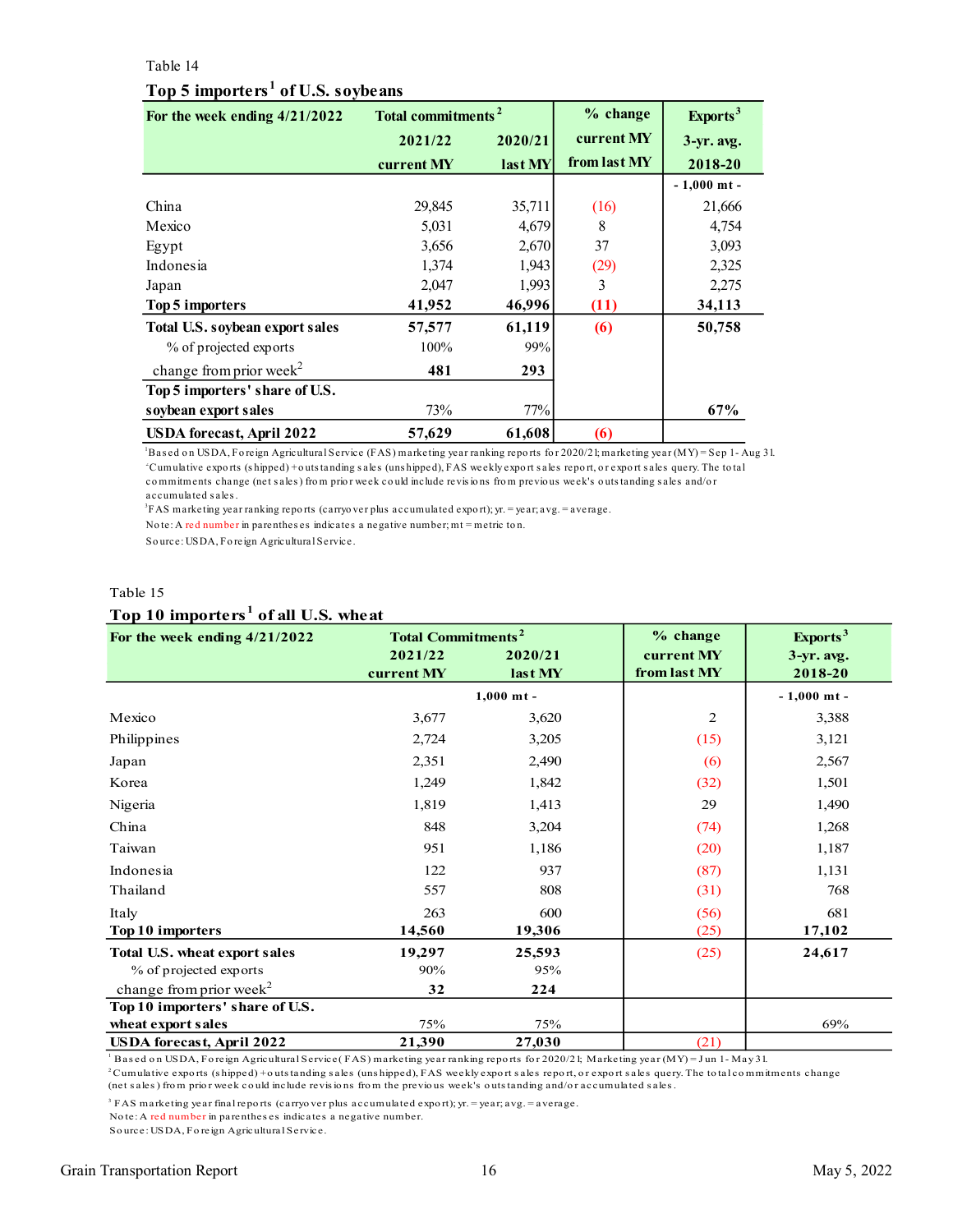# <span id="page-16-0"></span>**Grain inspections for export by U.S. port region (1,000 metric tons)**

|                          | For the week ending                                                                                   | <b>Previous</b>  | <b>Current week</b> |                  |                  | 2022 YTD as      |                  | Last 4-weeks as % of: |             |
|--------------------------|-------------------------------------------------------------------------------------------------------|------------------|---------------------|------------------|------------------|------------------|------------------|-----------------------|-------------|
| Port regions             | 04/28/22                                                                                              | week*            | as % of previous    | 2022 YTD*        | 2021 YTD*        | % of 2021 YTD    | Last year        | Prior 3-yr. avg.      | 2021 total* |
| <b>Pacific Northwest</b> |                                                                                                       |                  |                     |                  |                  |                  |                  |                       |             |
| Wheat                    | 159                                                                                                   | 79               | 200                 | 3,329            | 5,711            | 58               | 41               | 45                    | 13,243      |
| Com                      | 401                                                                                                   | 369              | 109                 | 4,553            | 7,005            | 65               | 59               | 83                    | 13,420      |
| Soybeans                 | $71\,$                                                                                                | 12               | 614                 | 4,121            | 3,720            | 111              | n/a              | 87                    | 14,540      |
| <b>Total</b>             | 631                                                                                                   | 460              | 137                 | 12,003           | 16,436           | 73               | 59               | 67                    | 41,203      |
| Mississippi Gulf         |                                                                                                       |                  |                     |                  |                  |                  |                  |                       |             |
| Wheat                    | 103                                                                                                   | 47               | 221                 | 1,356            | 744              | 182              | 138              | 101                   | 3,202       |
| Corn                     | 1,052                                                                                                 | 1,037            | 101                 | 14,986           | 17,499           | 86               | 87               | 119                   | 38,498      |
| Soybeans                 | 405                                                                                                   | 360              | 113                 | 9,084            | 9,367            | 97               | 403              | 218                   | 27,159      |
| <b>Total</b>             | 1,560                                                                                                 | 1,443            | 108                 | 25,426           | 27,611           | 92               | 121              | 138                   | 68,858      |
| <b>Texas Gulf</b>        |                                                                                                       |                  |                     |                  |                  |                  |                  |                       |             |
| Wheat                    | 96                                                                                                    | 79               | 121                 | 1,087            | 1,160            | 94               | 153              | 93                    | 3,888       |
| Com                      | $11\,$                                                                                                | $10\,$           | 116                 | 235              | 216              | 109              | 228              | 114                   | 627         |
| Soybeans                 | $\boldsymbol{0}$                                                                                      | $\boldsymbol{0}$ | n/a                 | $\boldsymbol{2}$ | 656              | $\boldsymbol{0}$ | $\boldsymbol{0}$ | $\theta$              | 1,611       |
| <b>Total</b>             | 108                                                                                                   | 89               | 121                 | 1,324            | 2,032            | 65               | 161              | 96                    | 6,126       |
| <b>Interior</b>          |                                                                                                       |                  |                     |                  |                  |                  |                  |                       |             |
| Wheat                    | 33                                                                                                    | 25               | 132                 | 949              | 892              | 106              | 91               | 92                    | 2,973       |
| Com                      | 162                                                                                                   | 220              | 73                  | 3,055            | 3,164            | 97               | 91               | 105                   | 10,157      |
| Soybeans                 | 144                                                                                                   | 151              | 95                  | 2,526            | 2,409            | 105              | 126              | 119                   | 6,525       |
| <b>Total</b>             | 339                                                                                                   | 397              | 86                  | 6,530            | 6,465            | 101              | 102              | 108                   | 19,656      |
| <b>Great Lakes</b>       |                                                                                                       |                  |                     |                  |                  |                  |                  |                       |             |
| Wheat                    | 13                                                                                                    | 41               | $32\,$              | 84               | $60\,$           | 140              | 146              | 71                    | 536         |
| Com                      | $22\,$                                                                                                | $\boldsymbol{0}$ | n/a                 | $39$             | 25               | 159              | 159              | 477                   | 145         |
| Soybeans                 | $\boldsymbol{0}$                                                                                      | $40\,$           | $\boldsymbol{0}$    | $90\,$           | $\boldsymbol{0}$ | n/a              | n/a              | 611                   | 592         |
| <b>Total</b>             | 35                                                                                                    | 81               | 43                  | $212$            | 84               | 252              | 260              | 164                   | 1,273       |
| <b>Atlantic</b>          |                                                                                                       |                  |                     |                  |                  |                  |                  |                       |             |
| Wheat                    | $\pmb{0}$                                                                                             | 33               | $\pmb{0}$           | 37               | 72               | 52               | n/a              | 300                   | 128         |
| Com                      | 7                                                                                                     | $\boldsymbol{0}$ | n/a                 | 69               | 14               | 493              | 74               | 106                   | 85          |
| Soybeans                 | $12 \,$                                                                                               | 75               | 17                  | 1,060            | 980              | 108              | 476              | 369                   | 2,184       |
| <b>Total</b>             | 19                                                                                                    | 108              | 18                  | 1,167            | 1,066            | 109              | 436              | 329                   | 2,397       |
| U.S. total from ports*   |                                                                                                       |                  |                     |                  |                  |                  |                  |                       |             |
| Wheat                    | 405                                                                                                   | 304              | 133                 | 6,842            | 8,638            | 79               | 70               | 66                    | 23,969      |
| Com                      | 1,654                                                                                                 | 1,636            | 101                 | 22,938           | 27,922           | 82               | 80               | 107                   | 62,932      |
| Soybeans                 | 633                                                                                                   | 637              | 99                  | 16,883           | 17,133           | 99               | 304              | 174                   | 52,612      |
| <b>Total</b>             | 2,692                                                                                                 | 2,577            | 104                 | 46,662           | 53,694           | 87               | 100              | 109                   | 139,512     |
|                          | *Data includes revisions from prior weeks; some regional totals may not add exactly due to rounding.  |                  |                     |                  |                  |                  |                  |                       |             |
|                          | Source: USDA, Federal Grain Inspection Service; YTD= year-to-date; n/a = not applicable or no change. |                  |                     |                  |                  |                  |                  |                       |             |
|                          |                                                                                                       |                  |                     |                  |                  |                  |                  |                       |             |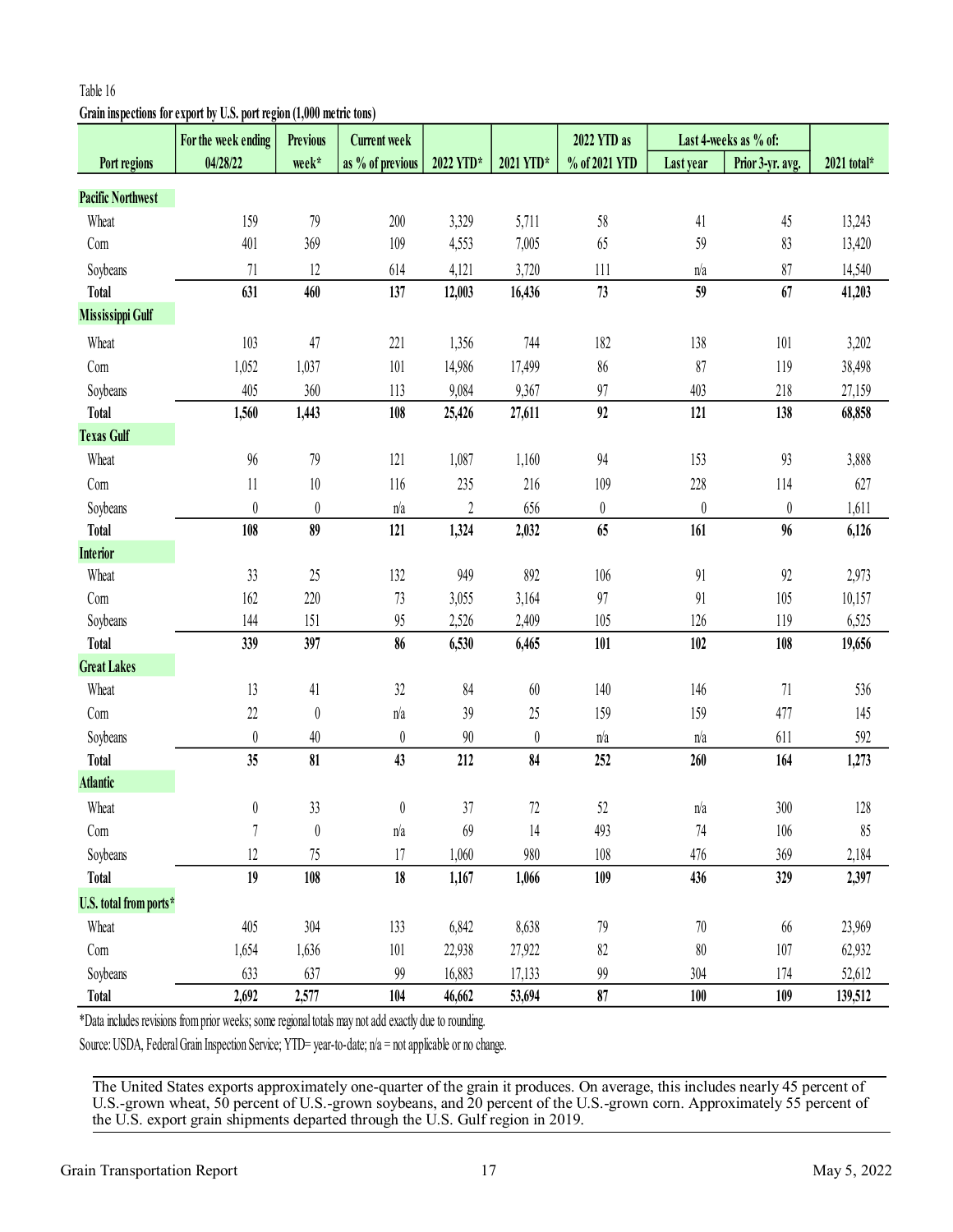# Figure 14 **U.S. grain inspected for export (wheat, corn, and soybeans)**



Note: 3-year average consists of 4-week running average. Source: USDA, Federal Grain Inspection Service.

# Figure 15 **U.S. Grain inspections: U.S. Gulf and PNW<sup>1</sup> (wheat, corn, and soybeans)**



Source: USDA, Federal Grain Inspection Service.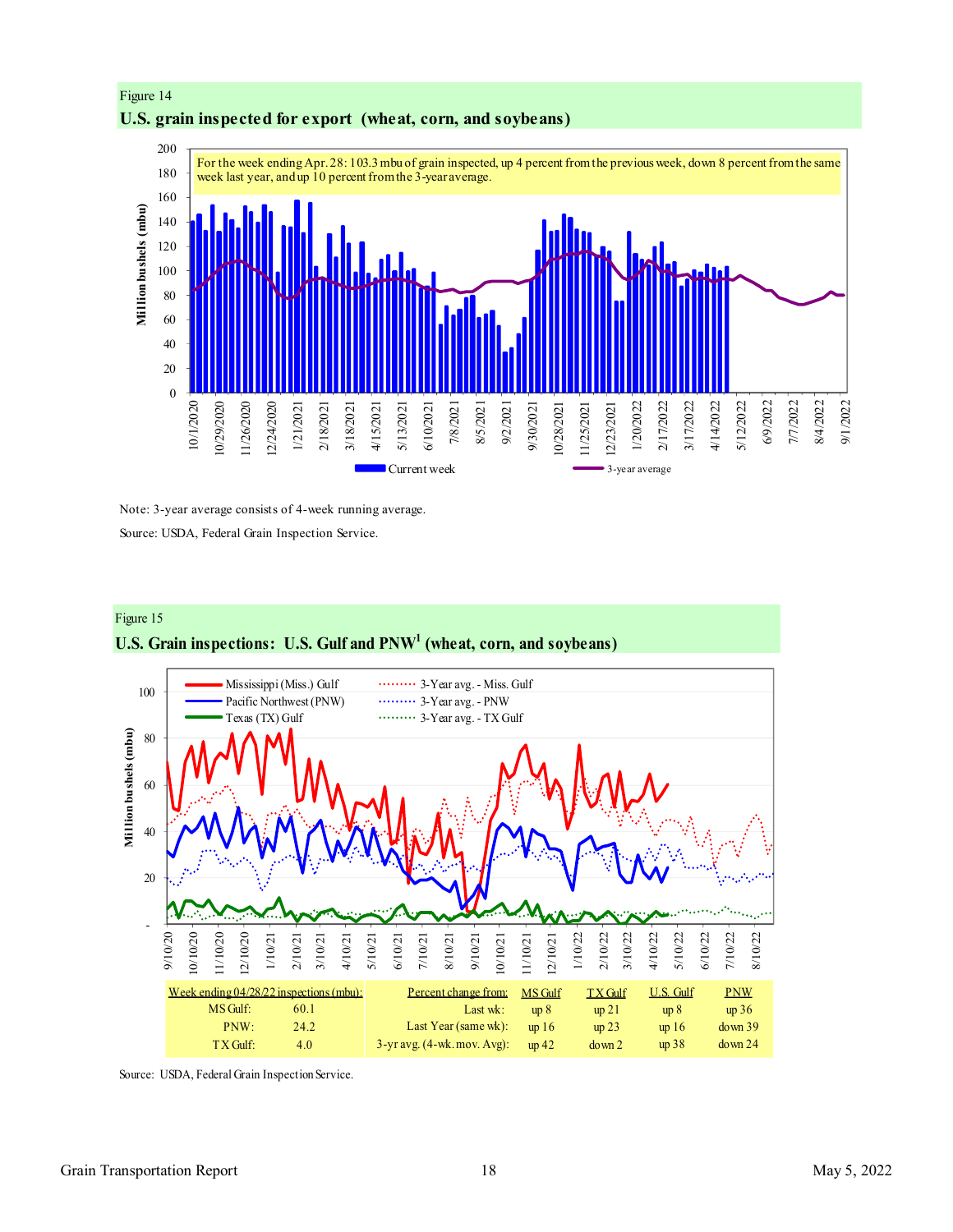### <span id="page-18-1"></span><span id="page-18-0"></span>Table 17

# **Weekly port region grain ocean vessel activity (number of vessels)**

|              |         |           |            | Pacific          |
|--------------|---------|-----------|------------|------------------|
|              |         | Gulf      |            | <b>Northwest</b> |
|              |         | Loaded    | Due next   |                  |
| Date         | In port | $7$ -days | $10$ -days | In port          |
| 4/28/2022    | 25      | 36        | 39         | 9                |
| 4/21/2022    | 24      | 38        | 46         | 11               |
| $2021$ range | (1057)  | (548)     | (1569)     | (427)            |
| 2021 average | 34      | 32        | 49         | 15               |

Source: USDA, Agricultural Marketing Service.



Figure 16 **U.S. Gulf<sup>1</sup> vessel loading activity**

> <sup>1</sup>U.S. Gulf includes Mississippi, Texas, and East Gulf. Source:USDA, Agricultural Marketing Service.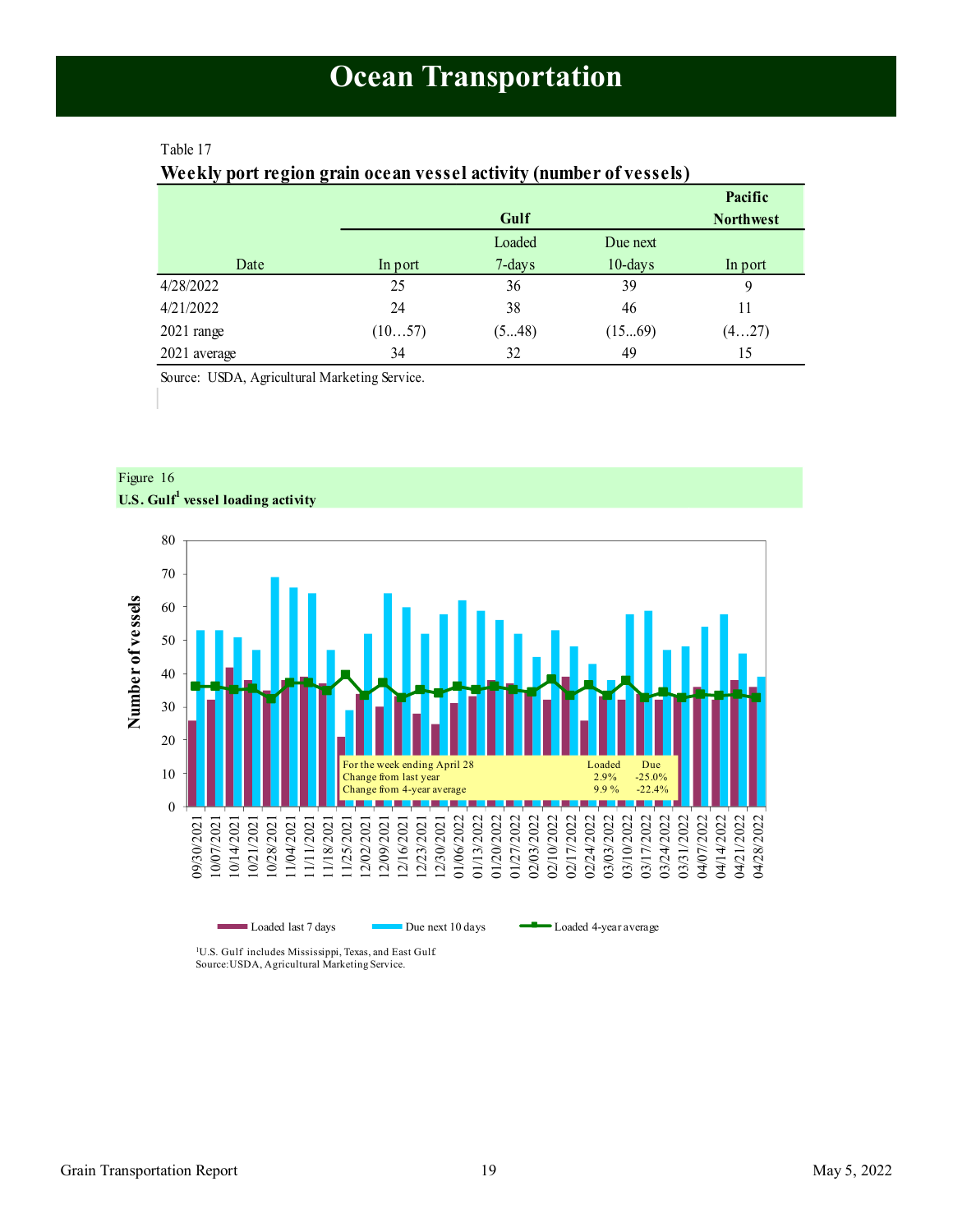# Figure 17 **Grain vessel rates, U.S. to Japan**



Note: PNW = Pacific Northwest Source: O'Neil Commodity Consulting

#### Table 18

### **Ocean freight rates for selected shipments, week ending 04/30/2022**

| <b>Export</b> | <b>Import</b> | Grain        | Loading            | <b>Volume loads</b> | <b>Freight rate</b> |
|---------------|---------------|--------------|--------------------|---------------------|---------------------|
| region        | region        | types        | date               | (metric tons)       | (US \$/metric ton)  |
| U.S. Gulf     | Japan         | Heavy grain  | Jun $1/10$         | 50,000              | 89.65               |
| U.S. Gulf     | Japan         | Heavy grain  | May 1/20, 2022     | 50,000              | 78.90               |
| U.S. Gulf     | China         | Heavy grain  | Dec 1/10, 2021     | 65,000              | 76.00               |
| U.S. Gulf     | China         | Heavy grain  | Nov 1/10, 2021     | 66,000              | 89.00               |
| U.S. Gulf     | Diibouti      | Sorghum      | Mar 1/10, 2022     | 10,000              | 209.97*             |
| U.S. Gulf     | Honduras      | Soybean Meal | Feb 18/28, 2022    | 7,820               | $57.15*$            |
| U.S. Gulf     | S. Korea      | Heavy grain  | Jun 1/Jul, 2022    | 55,000              | 82.75               |
| U.S. Gulf     | Sudan         | Sorghum      | Mar 1/10, 2022     | 35,790              | 149.97*             |
| U.S. Gulf     | Sudan         | Sorghum      | Feb 1/10, 2022     | 35,780              | 77.60*              |
| <b>PNW</b>    | Japan         | Wheat        | Sep 1, 2021        | 52,170              | 56.55*              |
| <b>PNW</b>    | Yemen         | Wheat        | Jan 24/Feb 4, 2022 | 29,960              | 124.00*             |
| <b>Brazil</b> | N. China      | Heavy grain  | Mar 18/27, 2022    | 64,000              | 56.85               |
| Brazil        | N. China      | Heavy grain  | Jan 1/5, 2022      | 64,000              | 58.25               |
| Argentina     | Taiwan        | Corn         | May 1/Jun, 2022    | 65,000              | 85.00               |
| Australia     | Japan         | Barley       | Nov 1/10, 2021     | 55,000              | 65.50               |

\* 50 percent of food aid from the United States is required to be shipped on U.S.-flag vessels.

 $op = option.$ Note: Rates shown are per metric ton (2,204.62 lbs. = 1 metric ton), free on board (F.O.B), except where otherwise indicated;

Source: Maritime Research, Inc.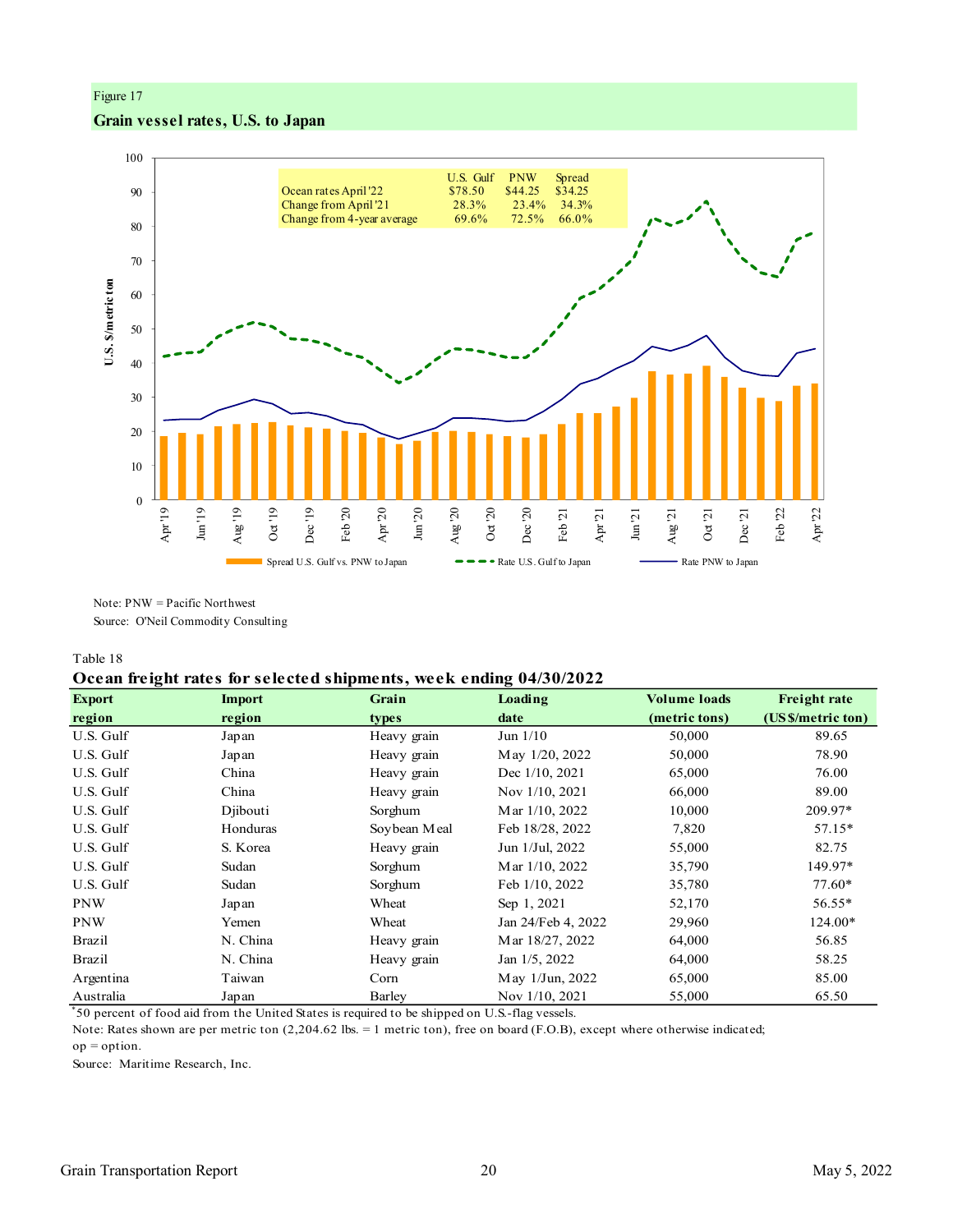In 2020, containers were used to transport 10 percent of total U.S. waterborne grain exports. Approximately 66 percent of U.S. waterborne grain exports in 2020 went to Asia, of which 14 percent were moved in containers. Approximately 95 percent of U.S. waterborne containerized grain exports were destined for Asia.



Note: The following Harmonized Tariff Codes are used to calculate containerized grains movements: 1001, 100190, 1002, 1003 100300, 1004, 100400, 1005, 100590, 1007, 100700, 1102, 110100, 230310, 110220, 110290, 1201, 120100, 230210, 230990, 230330, 120810, and 120190.

Source: USDA, Agricultural Marketing Service, Transportation Services Division analysis of PIERS data.





Note: The following Harmonized Tariff Codes are used to calculate containerized grains movements: 100190, 100200, 100300, 100400, 100590, 100700, 110100, 110220, 110290, 1201, 120100, 120190, 120810, 230210, 230310, 230330, and 230990.

Source: USDA, Agricultural Marketing Service, Transportation Services Division analysis of PIERS data.